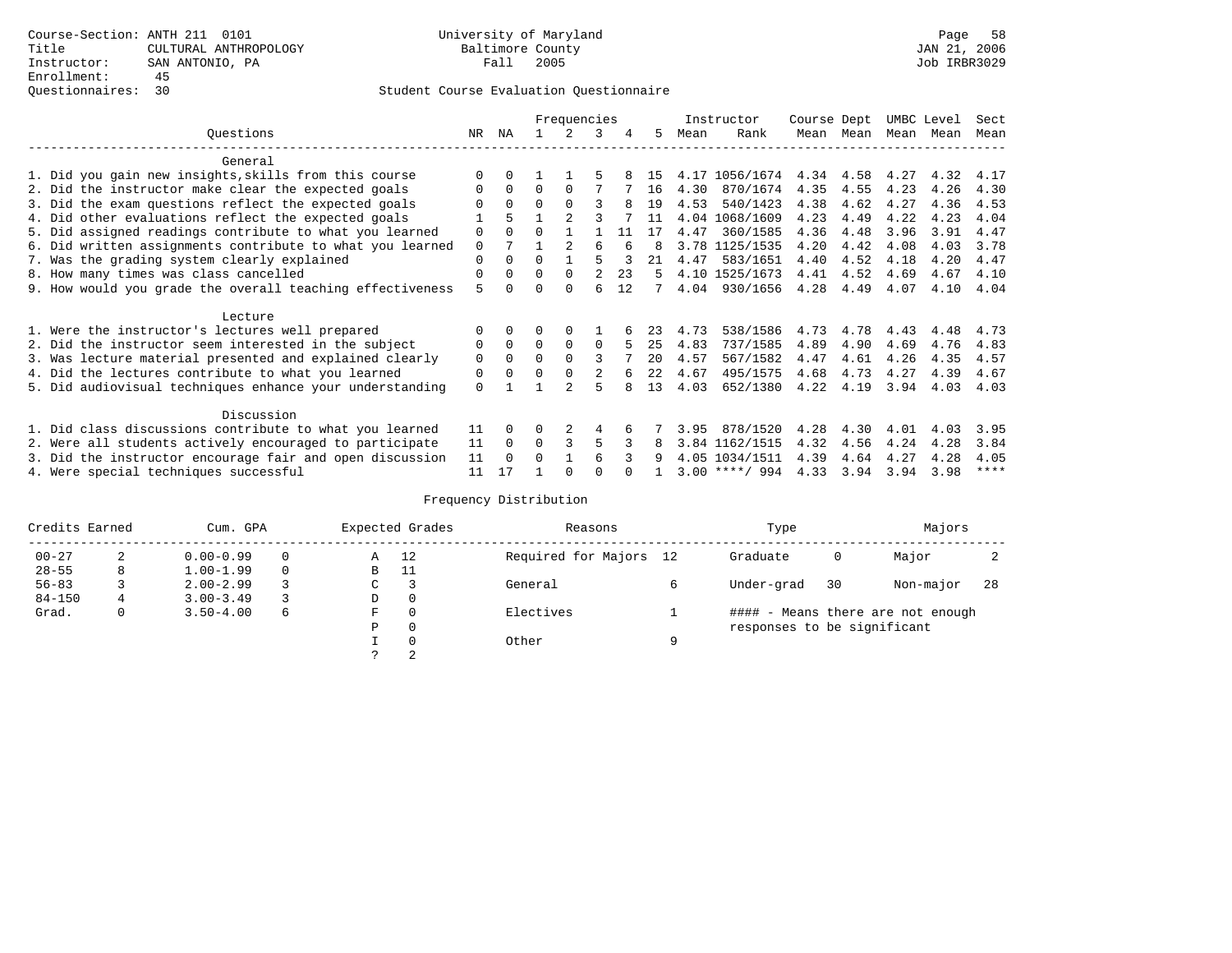## Questionnaires: 27 Student Course Evaluation Questionnaire

|                                                           |              |                | Frequencies  |              |                |              | Instructor   | Course Dept |                    |           | UMBC Level          | Sect |      |             |
|-----------------------------------------------------------|--------------|----------------|--------------|--------------|----------------|--------------|--------------|-------------|--------------------|-----------|---------------------|------|------|-------------|
| Ouestions                                                 | NR           | ΝA             | $\mathbf{1}$ | 2            | 3              |              | 5            | Mean        | Rank               |           | Mean Mean Mean Mean |      |      | Mean        |
|                                                           |              |                |              |              |                |              |              |             |                    |           |                     |      |      |             |
| General                                                   |              |                |              |              |                |              |              |             |                    |           |                     |      |      |             |
| 1. Did you gain new insights, skills from this course     | 0            | $\Omega$       | O            | $\Omega$     |                |              | 18           | 4.59        | 497/1674           | 4.34      | 4.58                | 4.27 | 4.32 | 4.59        |
| 2. Did the instructor make clear the expected goals       | 0            | 0              | 0            | 1            | 4              |              | 15           | 4.33        | 830/1674           | 4.35      | 4.55                | 4.23 | 4.26 | 4.33        |
| 3. Did the exam questions reflect the expected goals      | 0            | 3              | $\Omega$     | $\Omega$     | $\overline{c}$ | 4            | 18           | 4.67        | 376/1423           | 4.38      | 4.62                | 4.27 | 4.36 | 4.67        |
| 4. Did other evaluations reflect the expected goals       | 0            | $\Omega$       | $\Omega$     | $\Omega$     | 3              | 9            | 15           | 4.44        | 583/1609           | 4.23      | 4.49                | 4.22 | 4.23 | 4.44        |
| 5. Did assigned readings contribute to what you learned   | 0            | $\Omega$       | $\mathbf{1}$ | $\Omega$     | 5              |              | 16           | 4.30        | 521/1585           | 4.36      | 4.48                | 3.96 | 3.91 | 4.30        |
| 6. Did written assignments contribute to what you learned | 0            | 2              | $\Omega$     | 2            | $\overline{a}$ |              | 16           | 4.40        | 508/1535           | 4.20      | 4.42                | 4.08 | 4.03 | 4.40        |
| 7. Was the grading system clearly explained               | $\mathbf{0}$ | $\mathfrak{D}$ | $\mathbf{1}$ | $\Omega$     | 5              | 4            | 15           | 4.28        | 832/1651           | 4.40      | 4.52                | 4.18 | 4.20 | 4.28        |
| 8. How many times was class cancelled                     | $\mathbf{1}$ | $\Omega$       | $\Omega$     | $\Omega$     | 5              | 13           | 8            |             | 4.12 1518/1673     | 4.41      | 4.52                | 4.69 | 4.67 | 4.12        |
| 9. How would you grade the overall teaching effectiveness | 5            | $\Omega$       | $\Omega$     | $\Omega$     | $\mathbf{1}$   | $\mathsf{R}$ | 13           | 4.55        | 352/1656           | 4.28      | 4.49                | 4.07 | 4.10 | 4.55        |
| Lecture                                                   |              |                |              |              |                |              |              |             |                    |           |                     |      |      |             |
| 1. Were the instructor's lectures well prepared           | $\Omega$     | 0              | O            | $\Omega$     | $\Omega$       |              | 23           | 4.85        | 301/1586           | 4.73      | 4.78                | 4.43 | 4.48 | 4.85        |
| 2. Did the instructor seem interested in the subject      | 0            | $\Omega$       | $\Omega$     | $\mathbf 0$  | 0              | $\Omega$     | 27           | 5.00        | 1/1585             | 4.89      | 4.90                | 4.69 | 4.76 | 5.00        |
| 3. Was lecture material presented and explained clearly   | 0            | $\mathbf 0$    | $\mathbf{1}$ | $\Omega$     | 1              | 8            | 17           | 4.48        | 661/1582           | 4.47      | 4.61                | 4.26 | 4.35 | 4.48        |
| 4. Did the lectures contribute to what you learned        | $\mathbf 0$  | $\Omega$       | $\Omega$     | $\Omega$     | $\mathfrak{D}$ |              | 21           | 4.70        | 440/1575           | 4.68      | 4.73                | 4.27 | 4.39 | 4.70        |
| 5. Did audiovisual techniques enhance your understanding  | 16           | 9              | $\Omega$     | $\mathbf{1}$ | $\Omega$       | $\cap$       | $\mathbf{1}$ |             | $3.50$ ****/1380   | 4.22      | 4.19                | 3.94 | 4.03 | $***$ * * * |
|                                                           |              |                |              |              |                |              |              |             |                    |           |                     |      |      |             |
| Discussion                                                |              |                |              |              |                |              |              |             |                    |           |                     |      |      |             |
| 1. Did class discussions contribute to what you learned   | 6            | 0              | 0            | $\Omega$     | 4              |              | 14           | 4.48        | 431/1520           | 4.28      | 4.30                | 4.01 | 4.03 | 4.48        |
| 2. Were all students actively encouraged to participate   | 6            | $\mathbf 0$    | $\mathbf 0$  | $\mathbf{1}$ | $\mathbf 0$    |              | 18           | 4.76        | 372/1515           | 4.32      | 4.56                | 4.24 | 4.28 | 4.76        |
| 3. Did the instructor encourage fair and open discussion  | 6            | $\mathbf 0$    | $\mathbf 0$  | $\mathbf 0$  | 1              |              | 18           | 4.81        | 358/1511           | 4.39      | 4.64                | 4.27 | 4.28 | 4.81        |
| 4. Were special techniques successful                     | 8            | 14             | $\Omega$     | $\mathbf{1}$ | $\mathbf{1}$   | $\Omega$     | 3            |             | $4.00$ ****/ 994   | 4.33 3.94 |                     | 3.94 | 3.98 | $***$ * * * |
| Seminar                                                   |              |                |              |              |                |              |              |             |                    |           |                     |      |      |             |
| 1. Were assigned topics relevant to the announced theme   | 26           | 0              | 0            | 0            | 0              |              |              |             | $5.00$ ****/ 103   | **** **** |                     | 4.41 | 4.07 | ****        |
| 2. Was the instructor available for individual attention  | 26           | 0              | 0            | $\mathbf 0$  | $\mathbf 0$    | $\Omega$     |              |             | $5.00$ ****/ 101   | **** **** |                     | 4.48 | 4.45 | ****        |
| 3. Did research projects contribute to what you learned   | 26           | 0              | $\mathbf 0$  | $\mathbf 0$  | $\Omega$       |              | $\Omega$     |             | $4.00$ ****/<br>95 | **** **** |                     | 4.31 | 4.33 | $***$ * * * |
| 5. Were criteria for grading made clear                   | 26           | $\Omega$       | $\Omega$     | $\cap$       | $\Omega$       |              |              |             | $5.00$ ****/<br>97 | **** **** |                     | 4.14 | 4.63 | $***$ * * * |
|                                                           |              |                |              |              |                |              |              |             |                    |           |                     |      |      |             |
| Self Paced                                                |              |                |              |              |                |              |              |             |                    |           |                     |      |      |             |
| 1. Did self-paced system contribute to what you learned   | 26           | 0              | 0            | 0            | 0              |              | 0            |             | 61<br>$4.00$ ****/ |           | **** ****           | 4.09 | 4.23 | ****        |
| 2. Did study questions make clear the expected goal       | 26           | 0              | 0            | $\mathbf 0$  | $\mathbf 0$    | $\Omega$     | 1.           |             | $5.00$ ****/<br>52 | ****      | ****                | 4.26 | 4.53 | ****        |
| 3. Were your contacts with the instructor helpful         | 26           | $\Omega$       | $\Omega$     | $\cap$       | $\Omega$       |              |              |             | $5.00$ ****/<br>50 | **** **** |                     | 4.44 | 4.42 | ****        |

| Credits Earned |   | Cum. GPA      |          |   | Expected Grades | Reasons             |    | Type                        |     | Majors                            |     |
|----------------|---|---------------|----------|---|-----------------|---------------------|----|-----------------------------|-----|-----------------------------------|-----|
| $00 - 27$      |   | $0.00 - 0.99$ |          | Α | 16              | Required for Majors | 10 | Graduate                    | 0   | Major                             |     |
| $28 - 55$      |   | $1.00 - 1.99$ | $\Omega$ | В | 9               |                     |    |                             |     |                                   |     |
| $56 - 83$      | 6 | $2.00 - 2.99$ |          | C | $\Omega$        | General             |    | Under-grad                  | -27 | Non-major                         | -27 |
| $84 - 150$     |   | $3.00 - 3.49$ | 4        | D | 0               |                     |    |                             |     |                                   |     |
| Grad.          | 0 | $3.50 - 4.00$ | 4        | F | $\Omega$        | Electives           |    |                             |     | #### - Means there are not enough |     |
|                |   |               |          | Ρ | 0               |                     |    | responses to be significant |     |                                   |     |
|                |   |               |          |   | $\Omega$        | Other               | 8  |                             |     |                                   |     |
|                |   |               |          |   |                 |                     |    |                             |     |                                   |     |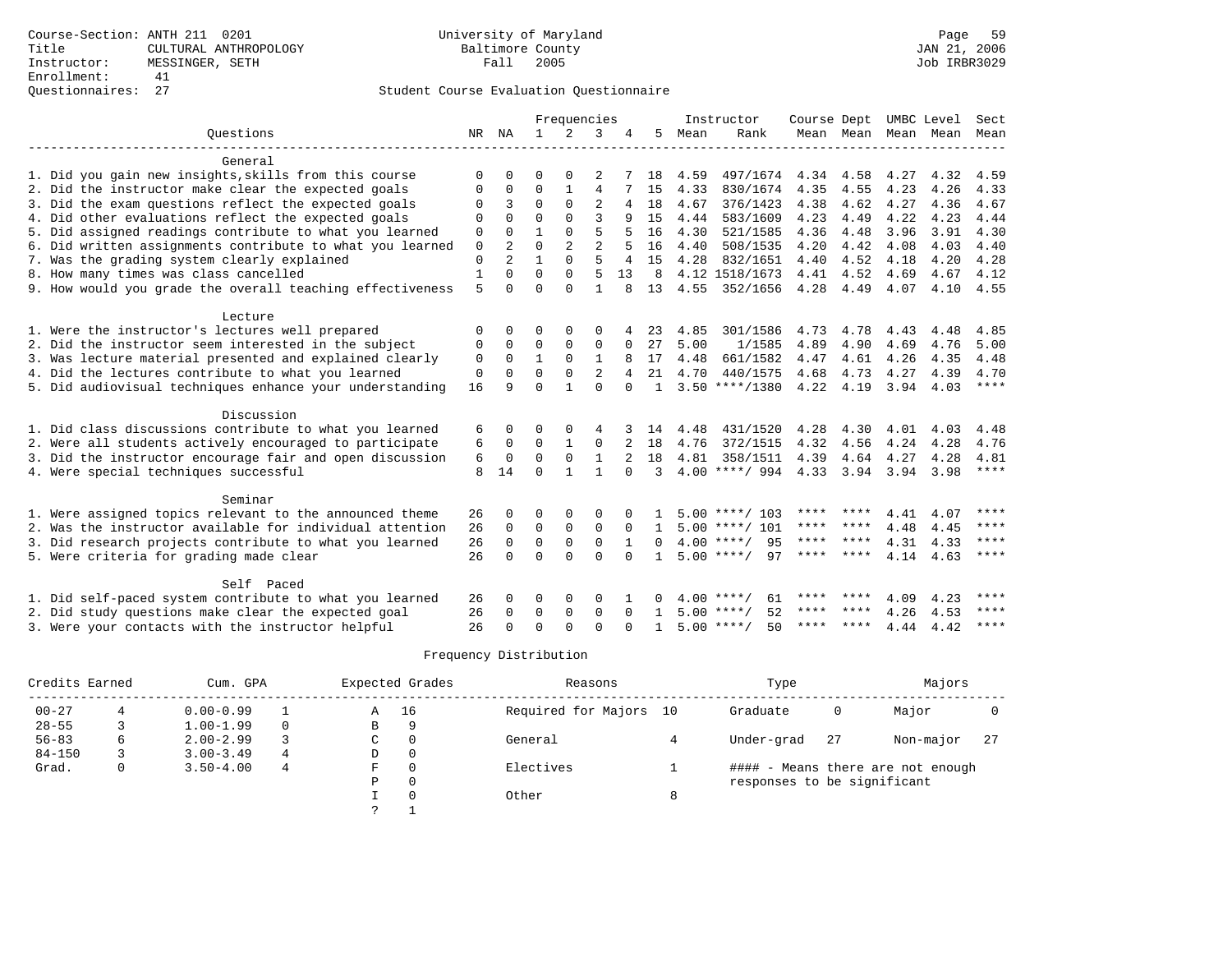|                                                           |              |              |              |              | Frequencies    |                |              |      | Instructor         | Course Dept UMBC Level Sect |                     |      |                     |             |
|-----------------------------------------------------------|--------------|--------------|--------------|--------------|----------------|----------------|--------------|------|--------------------|-----------------------------|---------------------|------|---------------------|-------------|
| Questions                                                 |              | NR NA        | 1            | 2            | 3              | 4              | 5            | Mean | Rank               |                             |                     |      | Mean Mean Mean Mean | Mean        |
|                                                           |              |              |              |              |                |                |              |      |                    |                             |                     |      |                     |             |
| General                                                   |              |              |              |              |                |                |              |      |                    |                             |                     |      |                     |             |
| 1. Did you gain new insights, skills from this course     | $\mathbf 0$  | $\Omega$     | 1            | $\Omega$     | $\mathbf{1}$   | 8              | 9            | 4.26 | 941/1674           | 4.34                        | 4.58                | 4.27 | 4.32                | 4.26        |
| 2. Did the instructor make clear the expected goals       | $\mathbf{0}$ | $\mathbf{0}$ | $\mathbf 0$  | $\mathbf{1}$ | $\mathbf 0$    | 8              | 10           | 4.42 | 705/1674           | 4.35                        | 4.55                | 4.23 | 4.26                | 4.42        |
| 3. Did the exam questions reflect the expected goals      | 0            | 0            | $\mathbf 1$  | $\mathbf{1}$ | 3              | 7              | 7            |      | 3.95 1070/1423     | 4.38                        | 4.62                | 4.27 | 4.36                | 3.95        |
| 4. Did other evaluations reflect the expected goals       | $\mathbf 0$  | $\mathbf 0$  | $\mathbf 0$  | $\mathbf{1}$ | $\overline{2}$ | 8              | 8            | 4.21 | 905/1609           | 4.23                        | 4.49                | 4.22 | 4.23                | 4.21        |
| 5. Did assigned readings contribute to what you learned   | 0            | $\mathbf{0}$ | $\mathbf 0$  | $\mathbf{1}$ | 2              | 6              | 10           | 4.32 | 502/1585           | 4.36                        | 4.48                | 3.96 | 3.91                | 4.32        |
| 6. Did written assignments contribute to what you learned | 0            | $\Omega$     | $\Omega$     | $\mathbf{1}$ | $\overline{2}$ | $\overline{4}$ | 12           | 4.42 | 481/1535           | 4.20                        | 4.42                | 4.08 | 4.03                | 4.42        |
| 7. Was the grading system clearly explained               | $\mathbf 1$  | $\mathbf{0}$ | $\mathbf 0$  | $\mathbf{1}$ | $\mathbf{1}$   | 5              | 11           | 4.44 | 613/1651           | 4.40                        | 4.52                | 4.18 | 4.20                | 4.44        |
| 8. How many times was class cancelled                     | $\mathbf{1}$ | $\mathbf 0$  | $\mathbf 0$  | $\Omega$     | $\mathbf 0$    | $\Omega$       | 18           | 5.00 | 1/1673             | 4.41                        | 4.52                | 4.69 | 4.67                | 5.00        |
| 9. How would you grade the overall teaching effectiveness | 3            | $\Omega$     | $\mathbf{1}$ | $\Omega$     | $\mathbf{1}$   | 6              | 8            | 4.25 | 719/1656           | 4.28                        | 4.49                | 4.07 | 4.10                | 4.25        |
| Lecture                                                   |              |              |              |              |                |                |              |      |                    |                             |                     |      |                     |             |
| 1. Were the instructor's lectures well prepared           | 1            | $\mathbf 0$  | 0            | 1            | 0              | 4              | 13           | 4.61 | 738/1586           | 4.73                        | 4.78                | 4.43 | 4.48                | 4.61        |
| 2. Did the instructor seem interested in the subject      | $\mathbf{0}$ | $\mathbf 0$  | $\mathbf 0$  | $\mathbf 0$  | $\mathbf{1}$   | $\mathbf{1}$   | 17           | 4.84 | 713/1585           | 4.89                        | 4.90                | 4.69 | 4.76                | 4.84        |
| 3. Was lecture material presented and explained clearly   | 0            | 0            | 0            | 0            | 4              | 4              | 11           | 4.37 | 819/1582           | 4.47                        | 4.61                | 4.26 | 4.35                | 4.37        |
| 4. Did the lectures contribute to what you learned        | 1            | $\mathbf{0}$ | $\mathbf 0$  | $\mathbf{0}$ | $\mathbf{1}$   | 4              | 13           | 4.67 | 495/1575           | 4.68                        | 4.73                | 4.27 | 4.39                | 4.67        |
| 5. Did audiovisual techniques enhance your understanding  | $\mathbf{1}$ | $\mathbf{1}$ | $\mathbf 0$  | $\mathbf{1}$ | 2              | 3              | 11           |      | 4.41 371/1380      | 4.22                        | 4.19                | 3.94 | 4.03                | 4.41        |
| Discussion                                                |              |              |              |              |                |                |              |      |                    |                             |                     |      |                     |             |
| 1. Did class discussions contribute to what you learned   | 2            | 0            | 0            | 0            | 1              | 8              | 8            | 4.41 | 500/1520           | 4.28                        | 4.30                | 4.01 | 4.03                | 4.41        |
| 2. Were all students actively encouraged to participate   | 2            | $\mathbf 0$  | $\mathbf{1}$ | $\mathbf{0}$ | $\mathbf{1}$   | 5              | 10           | 4.35 | 808/1515           | 4.32                        | 4.56                | 4.24 | 4.28                | 4.35        |
| 3. Did the instructor encourage fair and open discussion  | 2            | 0            | 2            | 0            | $\mathsf 0$    | $\overline{4}$ | 11           | 4.29 | 855/1511           | 4.39                        | 4.64                | 4.27 | 4.28                | 4.29        |
| 4. Were special techniques successful                     | 3            | $\mathbf{1}$ | $\Omega$     | $\Omega$     | 3              | 4              | 8            | 4.33 | 322/994            |                             | 4.33 3.94 3.94 3.98 |      |                     | 4.33        |
|                                                           |              |              |              |              |                |                |              |      |                    |                             |                     |      |                     |             |
| Laboratory                                                |              |              |              |              |                |                |              |      |                    |                             |                     |      |                     |             |
| 1. Did the lab increase understanding of the material     | 16           | 1            | $\mathbf 0$  | 0            | $\overline{2}$ | 0              | $\Omega$     | 3.00 | ****/ 265          |                             |                     | 4.23 | 4.34                | ****        |
| 2. Were you provided with adequate background information | 17           | $\mathbf 0$  | $\mathbf 0$  | $\mathbf{0}$ | $\mathbf 0$    | 1              | 1            | 4.50 | ****/ 278          | ****                        | ****                | 4.19 | 4.36                | ****        |
| 3. Were necessary materials available for lab activities  | 17           | $\mathbf{1}$ | $\mathbf 0$  | $\mathbf 0$  | $\mathbf 0$    | $\mathbf{1}$   | $\Omega$     |      | $4.00$ ****/ 260   | $***$ * * *                 | $***$ *             | 4.46 | 4.51                | $***$       |
| 4. Did the lab instructor provide assistance              | 17           | $\mathbf{1}$ | $\Omega$     | $\Omega$     | $\Omega$       | $\mathbf{1}$   | $\Omega$     |      | $4.00$ ****/ 259   | ****                        | ****                | 4.33 | 4.42                | ****        |
| Seminar                                                   |              |              |              |              |                |                |              |      |                    |                             |                     |      |                     |             |
| 1. Were assigned topics relevant to the announced theme   | 16           | 1            | 0            | 0            | 0              | 2              | 0            | 4.00 | ****/ 103          |                             |                     | 4.41 | 4.07                |             |
| 2. Was the instructor available for individual attention  | 17           | $\Omega$     | $\mathbf 0$  | $\mathbf{0}$ | $\mathbf{0}$   | 1              | $\mathbf{1}$ | 4.50 | ****/ 101          | ****                        | ****                | 4.48 | 4.45                | ****        |
| 3. Did research projects contribute to what you learned   | 17           | $\mathbf 0$  | $\mathbf 0$  | $\mathsf 0$  | $\mathbf 0$    | $\mathbf{1}$   | 1            | 4.50 | $***/$<br>95       | ****                        | $***$ *             | 4.31 | 4.33                | ****        |
| 4. Did presentations contribute to what you learned       | 17           | $\Omega$     | $\mathbf 0$  | $\mathbf 0$  | 1              | $\Omega$       | $\mathbf{1}$ | 4.00 | $***$ /<br>99      | ****                        | $***$ *             | 4.39 | 4.22                | $***$       |
| 5. Were criteria for grading made clear                   | 17           | $\Omega$     | $\Omega$     | $\Omega$     | $\Omega$       | $\mathbf{1}$   | $\mathbf{1}$ |      | $4.50$ ****/<br>97 | ****                        | ****                | 4.14 | 4.63                | $***$       |
| Field Work                                                |              |              |              |              |                |                |              |      |                    |                             |                     |      |                     |             |
| 1. Did field experience contribute to what you learned    | 17           | 0            | 0            | 0            | 0              | 1              | 1            | 4.50 | 76<br>$***$ /      | ****                        | 5.00                | 3.98 | 3.97                | $***$ * * * |
| 2. Did you clearly understand your evaluation criteria    | 17           | $\mathbf 0$  | $\mathbf 0$  | $\mathbf 0$  | $\mathbf{0}$   | 2              | $\Omega$     | 4.00 | $***/$<br>77       | $***$ * *                   | 5.00                | 3.93 | 4.20                | $***$       |
| 3. Was the instructor available for consultation          | 17           | $\Omega$     | $\mathbf 0$  | $\mathbf 0$  | $\mathbf 0$    | $\mathbf{1}$   | $\mathbf{1}$ |      | $4.50$ ****/<br>53 | ****                        | 5.00                | 4.45 | 4.50                | ****        |
| 4. To what degree could you discuss your evaluations      | 17           | $\mathbf 0$  | $\mathbf 0$  | $\mathsf 0$  | $\mathbf{1}$   | $\mathbf{1}$   | $\Omega$     | 3.50 | 48<br>$***$ /      | $***$ * * *                 | ****                | 4.12 | 4.50                | ****        |
| 5. Did conferences help you carry out field activities    | 17           | $\mathbf{1}$ | $\Omega$     | $\Omega$     | $\Omega$       | $\Omega$       | $\mathbf{1}$ | 5.00 | 49<br>$***$ /      | ****                        | 5.00                | 4.27 | 4.82                | $***$       |
|                                                           |              |              |              |              |                |                |              |      |                    |                             |                     |      |                     |             |
| Self Paced                                                |              |              |              |              |                |                |              |      |                    |                             |                     |      |                     |             |
| 1. Did self-paced system contribute to what you learned   | 17           | 0            | 0            | 0            | 1              | 1              |              | 3.50 | $***/$<br>61       |                             | ****                | 4.09 | 4.23                | * * * *     |
| 2. Did study questions make clear the expected goal       | 17           | $\Omega$     | $\Omega$     | $\Omega$     | $\mathbf{1}$   | $\mathbf{1}$   | $\Omega$     | 3.50 | 52<br>$***/$       | ****                        | ****                | 4.26 | 4.53                | ****        |
| 3. Were your contacts with the instructor helpful         | 17           | $\mathbf 0$  | $\mathbf 0$  | $\mathbf 0$  | $\mathbf 0$    | $\mathbf{1}$   | $\mathbf{1}$ |      | $4.50$ ****/<br>50 | ****                        | $***$ *             | 4.44 | 4.42                | ****        |
| 4. Was the feedback/tutoring by proctors helpful          | 18           | $\mathbf 0$  | $\mathbf 0$  | $\mathbf{0}$ | $\mathbf{0}$   | 1              | $\mathbf 0$  | 4.00 | 35<br>$***/$       |                             | ****                | 4.36 | 4.63                | ****        |
| 5. Were there enough proctors for all the students        | 17           | $\mathbf{1}$ | $\Omega$     | $\Omega$     | $\Omega$       | $\mathbf{1}$   | $\Omega$     |      | $4.00$ ****/<br>31 | $***$ * * *                 | $* * * *$           | 4.34 | 4.50                | $***$       |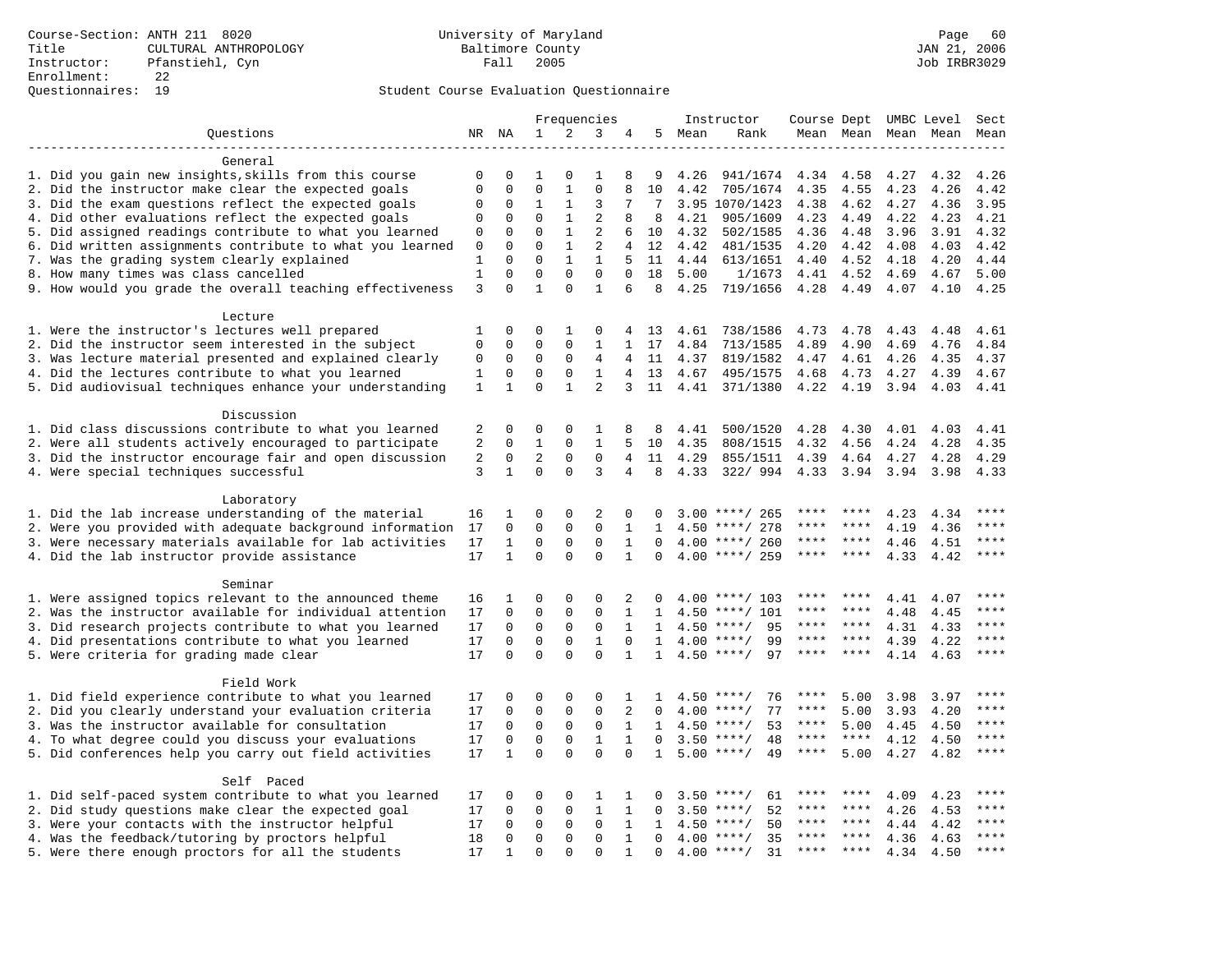| Course-Section: ANTH 211 8020  | University of Maryland                  | 60<br>Page   |
|--------------------------------|-----------------------------------------|--------------|
| Title<br>CULTURAL ANTHROPOLOGY | Baltimore County                        | JAN 21, 2006 |
| Pfanstiehl, Cyn<br>Instructor: | 2005<br>Fall                            | Job IRBR3029 |
| Enrollment:                    |                                         |              |
| Ouestionnaires: 19             | Student Course Evaluation Questionnaire |              |

| Credits Earned |             | Cum. GPA      |   | Expected Grades |          | Reasons             | Type                        |    | Majors                            |    |
|----------------|-------------|---------------|---|-----------------|----------|---------------------|-----------------------------|----|-----------------------------------|----|
| $00 - 27$      |             | $0.00 - 0.99$ |   | Α               |          | Required for Majors | Graduate                    | 0  | Major                             |    |
| $28 - 55$      | 0           | $1.00 - 1.99$ |   | В               | 8        |                     |                             |    |                                   |    |
| $56 - 83$      |             | $2.00 - 2.99$ | 2 | C               | 2        | General             | Under-grad                  | 19 | Non-major                         | 19 |
| $84 - 150$     |             | $3.00 - 3.49$ |   | D               | $\Omega$ |                     |                             |    |                                   |    |
| Grad.          | $\mathbf 0$ | $3.50 - 4.00$ |   | F               | $\Omega$ | Electives           |                             |    | #### - Means there are not enough |    |
|                |             |               |   | Ρ               | $\Omega$ |                     | responses to be significant |    |                                   |    |
|                |             |               |   |                 | $\Omega$ | Other               |                             |    |                                   |    |
|                |             |               |   |                 | $\Omega$ |                     |                             |    |                                   |    |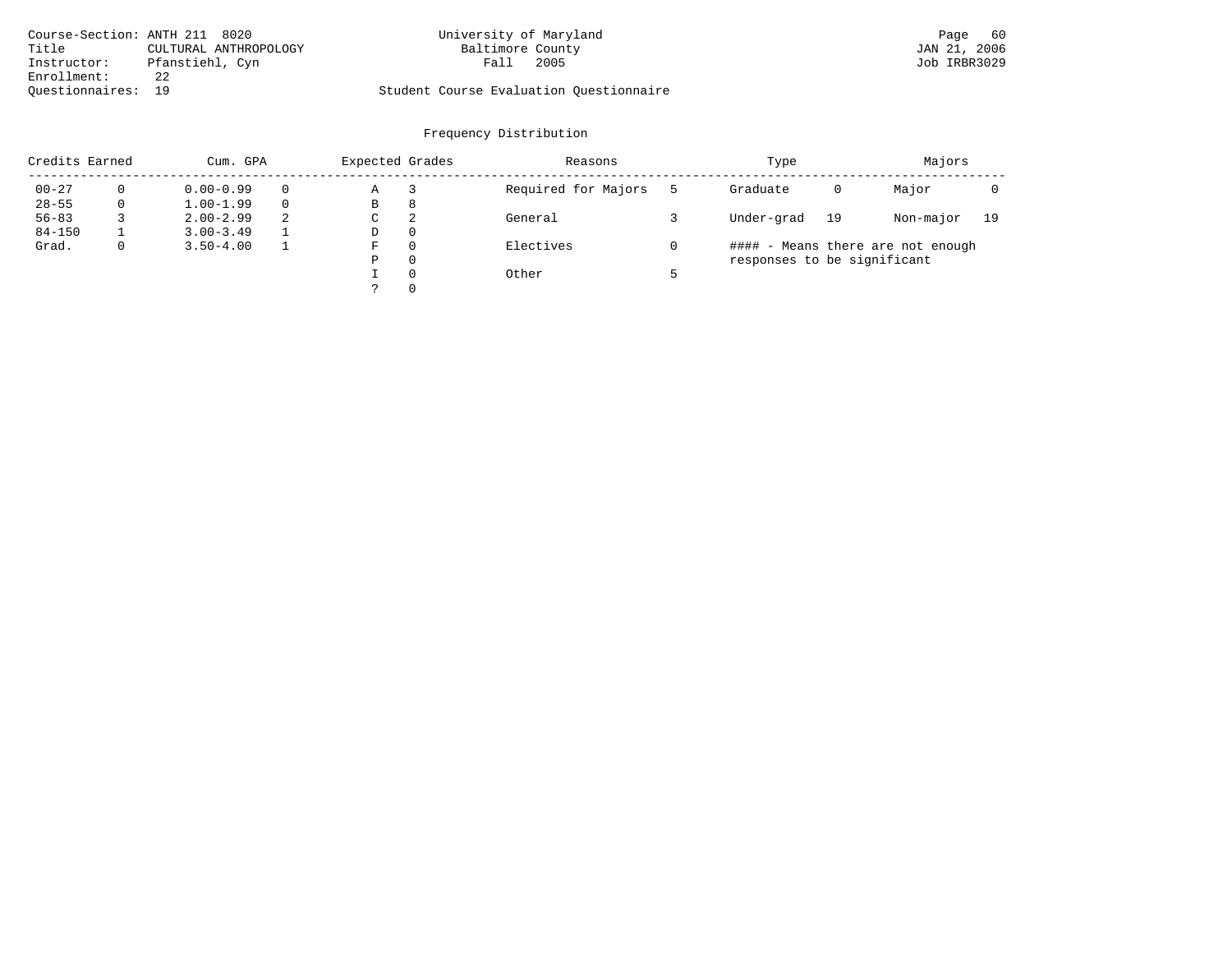|                                                           |                |              |          | Frequencies |                |    |    |      | Instructor     | Course Dept |           | UMBC Level |      | Sect |
|-----------------------------------------------------------|----------------|--------------|----------|-------------|----------------|----|----|------|----------------|-------------|-----------|------------|------|------|
| Ouestions                                                 | NR             | ΝA           |          | 2           | 3              | 4  | 5. | Mean | Rank           |             | Mean Mean | Mean       | Mean | Mean |
| General                                                   |                |              |          |             |                |    |    |      |                |             |           |            |      |      |
| 1. Did you gain new insights, skills from this course     |                | $\Omega$     | 0        | $\Omega$    | 0              |    | 10 | 4.59 | 509/1674       | 4.59        | 4.58      | 4.27       | 4.26 | 4.59 |
| 2. Did the instructor make clear the expected goals       | O              | $\Omega$     |          | $\Omega$    |                |    | 12 | 4.47 | 625/1674       | 4.47        | 4.55      | 4.23       | 4.21 | 4.47 |
| 3. Did the exam questions reflect the expected goals      |                | $\Omega$     | $\Omega$ | $\Omega$    |                |    | 15 | 4.82 | 188/1423       | 4.82        | 4.62      | 4.27       | 4.27 | 4.82 |
| 4. Did other evaluations reflect the expected goals       | O              |              | O        |             |                |    | 10 | 4.38 | 687/1609       | 4.38        | 4.49      | 4.22       | 4.27 | 4.38 |
| 5. Did assigned readings contribute to what you learned   | 0              | $\Omega$     | O        | $\Omega$    | $\mathfrak{D}$ |    | 12 | 4.59 | 277/1585       | 4.59        | 4.48      | 3.96       | 3.95 | 4.59 |
| 6. Did written assignments contribute to what you learned | $\Omega$       | 5            | O        |             |                |    | 6  | 4.25 | 667/1535       | 4.25        | 4.42      | 4.08       | 4.15 | 4.25 |
| 7. Was the grading system clearly explained               | 0              | $\Omega$     |          | $\Omega$    |                |    | 14 | 4.59 | 419/1651       | 4.59        | 4.52      | 4.18       | 4.16 | 4.59 |
| 8. How many times was class cancelled                     | 0              | $\Omega$     | $\Omega$ | $\Omega$    |                | 11 | 4  |      | 4.12 1518/1673 | 4.12        | 4.52      | 4.69       | 4.68 | 4.12 |
| 9. How would you grade the overall teaching effectiveness | $\overline{2}$ | <sup>n</sup> |          | $\cap$      |                |    |    | 4.33 | 615/1656       | 4.33        | 4.49      | 4.07       | 4.07 | 4.33 |
| Lecture                                                   |                |              |          |             |                |    |    |      |                |             |           |            |      |      |
| 1. Were the instructor's lectures well prepared           | O              |              |          |             |                |    | 13 | 4.71 | 603/1586       | 4.71        | 4.78      | 4.43       | 4.42 | 4.71 |
| 2. Did the instructor seem interested in the subject      | 0              | $\Omega$     | $\Omega$ | $\Omega$    | <sup>0</sup>   |    | 16 | 4.94 | 340/1585       | 4.94        | 4.90      | 4.69       | 4.66 | 4.94 |
| 3. Was lecture material presented and explained clearly   | 0              | $\Omega$     | 0        |             |                |    | 11 | 4.47 | 675/1582       | 4.47        | 4.61      | 4.26       | 4.26 | 4.47 |
| 4. Did the lectures contribute to what you learned        | 0              |              | 0        |             | <sup>0</sup>   |    | 13 | 4.69 | 467/1575       | 4.69        | 4.73      | 4.27       | 4.25 | 4.69 |
| 5. Did audiovisual techniques enhance your understanding  | $\Omega$       |              |          |             |                |    |    | 3.09 | 1208/1380      | 3.09        | 4.19      | 3.94       | 4.01 | 3.09 |
| Discussion                                                |                |              |          |             |                |    |    |      |                |             |           |            |      |      |
| 1. Did class discussions contribute to what you learned   |                | $\Omega$     | U        |             |                |    |    | 4.00 | 810/1520       | 4.00        | 4.30      | 4.01       | 4.09 | 4.00 |
| 2. Were all students actively encouraged to participate   | 2              | $\Omega$     | 0        | $\Omega$    | ς              |    | 10 | 4.47 | 681/1515       | 4.47        | 4.56      | 4.24       | 4.32 | 4.47 |
| 3. Did the instructor encourage fair and open discussion  | 2              | $\Omega$     |          |             | <sup>0</sup>   |    | 12 | 4.67 | 507/1511       | 4.67        | 4.64      | 4.27       | 4.34 | 4.67 |
| 4. Were special techniques successful                     | 2              |              |          |             |                |    |    | 3.60 | 699/994        | 3.60        | 3.94      | 3.94       | 3.96 | 3.60 |

| Credits Earned |   | Cum. GPA      |                  |   | Expected Grades | Reasons             |   | Type                        |    | Majors                            |    |
|----------------|---|---------------|------------------|---|-----------------|---------------------|---|-----------------------------|----|-----------------------------------|----|
| $00 - 27$      |   | $0.00 - 0.99$ |                  | Α | - 11            | Required for Majors |   | Graduate                    | 0  | Major                             |    |
| $28 - 55$      | 2 | $1.00 - 1.99$ | 2                | В | 5               |                     |   |                             |    |                                   |    |
| $56 - 83$      |   | $2.00 - 2.99$ | 2<br>$\sim$<br>◡ |   |                 | General             |   | Under-grad                  | 17 | Non-major                         | 13 |
| $84 - 150$     |   | $3.00 - 3.49$ |                  | D | 0               |                     |   |                             |    |                                   |    |
| Grad.          | 0 | $3.50 - 4.00$ |                  | F | 0               | Electives           | 0 |                             |    | #### - Means there are not enough |    |
|                |   |               |                  | Ρ | 0               |                     |   | responses to be significant |    |                                   |    |
|                |   |               |                  |   | $\Omega$        | Other               | Q |                             |    |                                   |    |
|                |   |               |                  |   |                 |                     |   |                             |    |                                   |    |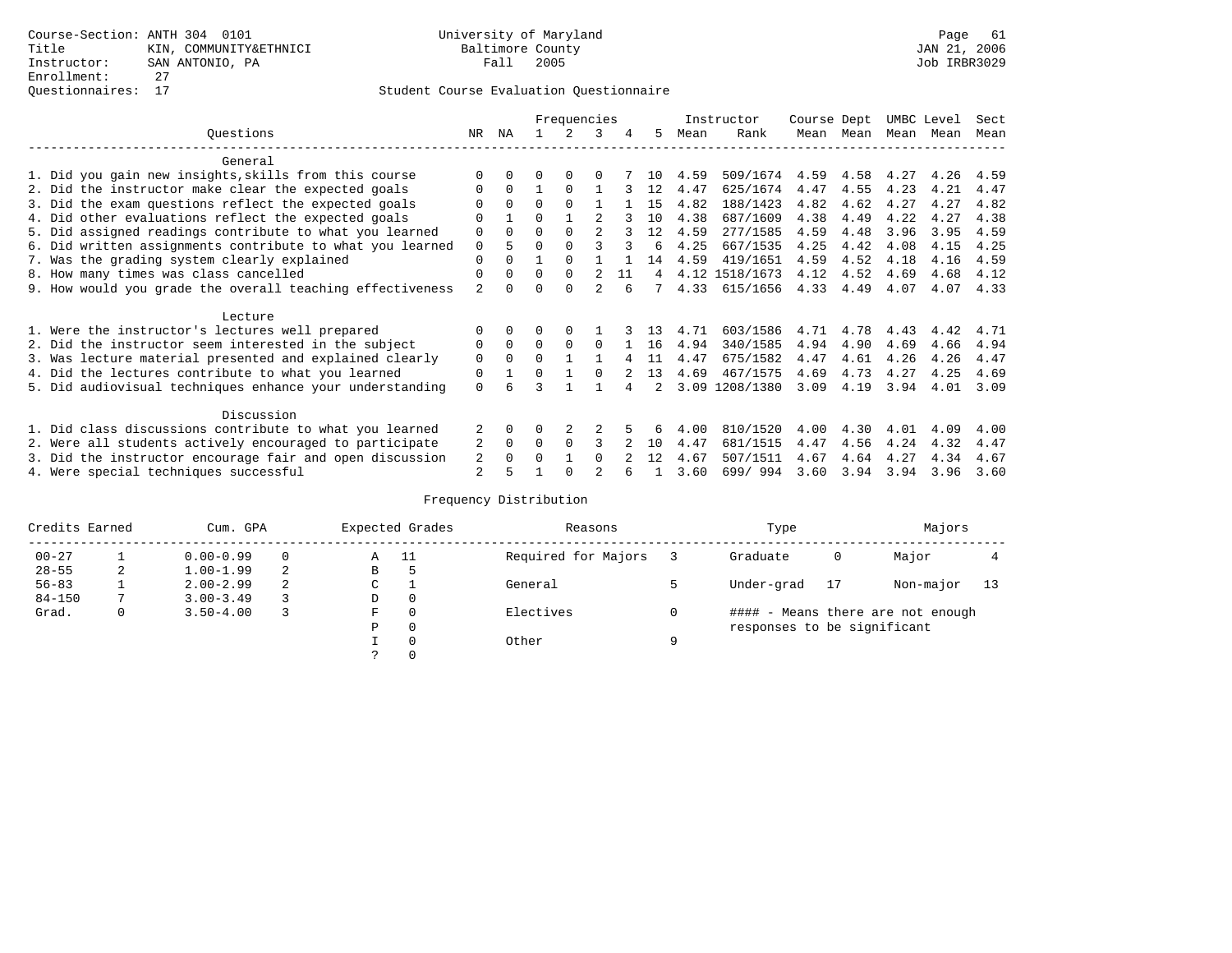## Questionnaires: 26 Student Course Evaluation Questionnaire

|                                                                                                                    |                |                |                  | Frequencies    |                |          |              |              | Instructor         | Course Dept  |              |              | UMBC Level               | Sect         |
|--------------------------------------------------------------------------------------------------------------------|----------------|----------------|------------------|----------------|----------------|----------|--------------|--------------|--------------------|--------------|--------------|--------------|--------------------------|--------------|
| Ouestions                                                                                                          |                | NR NA          | 1                | 2              | 3              | 4        | 5            | Mean         | Rank               |              |              |              | Mean Mean Mean Mean Mean |              |
| General                                                                                                            |                |                |                  |                |                |          |              |              |                    |              |              |              |                          |              |
| 1. Did you gain new insights, skills from this course                                                              | $\Omega$       | U              | $\Omega$         | $\Omega$       | $\Omega$       |          | 20           | 4.77         | 287/1674           | 4.77         | 4.58         | 4.27         | 4.26                     | 4.77         |
| 2. Did the instructor make clear the expected goals                                                                |                | $\Omega$       | $\Omega$         | $\Omega$       | $\overline{c}$ | 9        | 14           | 4.48         | 609/1674           | 4.48         | 4.55         | 4.23         | 4.21                     | 4.48         |
| 3. Did the exam questions reflect the expected goals                                                               | 0              | 0              | $\Omega$         | $\Omega$       | $\mathbf{1}$   | 10       | 15           | 4.54         | 540/1423           | 4.54         | 4.62         | 4.27         | 4.27                     | 4.54         |
| 4. Did other evaluations reflect the expected goals                                                                | $\mathbf 0$    | $\Omega$       | $\Omega$         | $\Omega$       | $\Omega$       | 11       | 15           | 4.58         | 408/1609           | 4.58         | 4.49         | 4.22         | 4.27                     | 4.58         |
| 5. Did assigned readings contribute to what you learned                                                            | $\mathbf 0$    | $\Omega$       | $\Omega$         | $\Omega$       | $\overline{2}$ | 4        | 20           | 4.69         | 204/1585           | 4.69         | 4.48         | 3.96         | 3.95                     | 4.69         |
| 6. Did written assignments contribute to what you learned                                                          | $\mathbf{1}$   | $\Omega$       | $\Omega$         | $\Omega$       | $\overline{a}$ | 6        | 17           | 4.60         | 283/1535           | 4.60         | 4.42         | 4.08         | 4.15                     | 4.60         |
| 7. Was the grading system clearly explained                                                                        | $\overline{c}$ | $\Omega$       | $\Omega$         | $\Omega$       | ς              | 10       | 11           | 4.33         | 768/1651           | 4.33         | 4.52         | 4.18         | 4.16                     | 4.33         |
| 8. How many times was class cancelled                                                                              | 2              | 0              | $\Omega$         | $\Omega$       | $\mathbf{0}$   | 16       | 8            |              | 4.33 1361/1673     | 4.33         | 4.52         | 4.69         | 4.68                     | 4.33         |
| 9. How would you grade the overall teaching effectiveness                                                          | $\overline{4}$ | $\Omega$       | $\Omega$         | $\Omega$       | $\mathfrak{D}$ | 11       | 9            | 4.32         | 641/1656           | 4.32         | 4.49         | 4.07         | 4.07                     | 4.32         |
| Lecture                                                                                                            |                |                |                  |                |                |          |              |              |                    |              |              |              |                          |              |
| 1. Were the instructor's lectures well prepared                                                                    | 1              | $\Omega$       | O                | $\Omega$       |                |          | 20           | 4.76         | 474/1586           | 4.76         | 4.78         | 4.43         | 4.42                     | 4.76         |
| 2. Did the instructor seem interested in the subject                                                               | 1              | 0              | $\Omega$         | $\Omega$       | 1              | 1        | 23           | 4.88         | 615/1585           | 4.88         | 4.90         | 4.69         | 4.66                     | 4.88         |
| 3. Was lecture material presented and explained clearly                                                            | 2              | 0              | $\Omega$         | $\Omega$       | 1              |          | 16           | 4.63         | 496/1582           | 4.63         | 4.61         | 4.26         | 4.26                     | 4.63         |
| 4. Did the lectures contribute to what you learned                                                                 | 1              | 0              | $\Omega$         | $\Omega$       | $\mathbf{1}$   | 3        | 21           | 4.80         | 279/1575           | 4.80         | 4.73         | 4.27         | 4.25                     | 4.80         |
| 5. Did audiovisual techniques enhance your understanding                                                           | 1              | $\Omega$       | $\Omega$         | 4              | $\mathbf{1}$   | б        | 14           | 4.20         | 540/1380           | 4.20         | 4.19         | 3.94         | 4.01                     | 4.20         |
| Discussion                                                                                                         |                |                |                  |                |                |          |              |              |                    |              |              |              |                          |              |
|                                                                                                                    |                | $\Omega$       |                  |                |                |          |              |              | 385/1520           |              |              |              |                          |              |
| 1. Did class discussions contribute to what you learned<br>2. Were all students actively encouraged to participate | 5              | $\mathbf 0$    | 0<br>$\mathbf 0$ | $\mathbf{1}$   | 1              |          | 15<br>15     | 4.52<br>4.57 | 568/1515           | 4.52<br>4.57 | 4.30<br>4.56 | 4.01<br>4.24 | 4.09<br>4.32             | 4.52<br>4.57 |
| 3. Did the instructor encourage fair and open discussion                                                           | 5              | 0              | 0                | $\mathbf 0$    | 1              | 4        | 18           | 4.81         | 358/1511           | 4.81         | 4.64         | 4.27         | 4.34                     | 4.81         |
| 4. Were special techniques successful                                                                              | 5<br>5         | $\mathfrak{D}$ | $\Omega$         | $\overline{a}$ | 4              | 6        | 7            | 3.95         | 530/ 994           | 3.95         | 3.94         | 3.94         | 3.96                     | 3.95         |
|                                                                                                                    |                |                |                  |                |                |          |              |              |                    |              |              |              |                          |              |
| Laboratory                                                                                                         |                |                |                  |                |                |          |              |              |                    |              |              |              |                          |              |
| 1. Did the lab increase understanding of the material                                                              | 25             | $\Omega$       | O                | $\Omega$       | $\Omega$       |          |              |              | $5.00$ ****/ 265   |              |              | 4.23         | 4.26                     | ****         |
| 2. Were you provided with adequate background information                                                          | 25             | $\Omega$       | $\Omega$         | $\mathbf 0$    | 0              | $\Omega$ | $\mathbf{1}$ |              | $5.00$ ****/ 278   | ****         | ****         | 4.19         | 4.24                     | $***$        |
| 3. Were necessary materials available for lab activities                                                           | 25             | $\Omega$       | $\Omega$         | $\Omega$       | $\Omega$       | $\Omega$ | $\mathbf{1}$ |              | $5.00$ ****/ 260   | ****         | ****         | 4.46         | 4.49                     | $* * * *$    |
| Seminar                                                                                                            |                |                |                  |                |                |          |              |              |                    |              |              |              |                          |              |
| 1. Were assigned topics relevant to the announced theme                                                            | 25             | 0              | 0                | $\Omega$       | 0              |          | U            |              | $4.00$ ****/ 103   | ****         | ****         | 4.41         | 4.10                     | ****         |
| 2. Was the instructor available for individual attention                                                           | 25             | $\Omega$       | $\Omega$         | $\mathbf 0$    | 0              | 1        | $\Omega$     |              | $4.00$ ****/ 101   |              | **** ****    | 4.48         | 4.30                     | ****         |
| 3. Did research projects contribute to what you learned                                                            | 25             | $\Omega$       | $\mathbf 0$      | 0              | $\Omega$       | 1        | $\Omega$     |              | $4.00$ ****/<br>95 |              | **** ****    | 4.31         | 3.91                     | ****         |
| 4. Did presentations contribute to what you learned                                                                | 25             | O              | $\Omega$         | $\Omega$       | $\Omega$       |          | 0            |              | $4.00$ ****/<br>99 | ****         | ****         | 4.39         | 4.29                     | ****         |
| 5. Were criteria for grading made clear                                                                            | 25             | $\cap$         | $\Omega$         | $\cap$         | $\cap$         | $\cap$   |              |              | $5.00$ ****/<br>97 | ****         | ****         | 4.14         | 3.48                     | $* * * * *$  |

| Credits Earned |    | Cum. GPA      |          |   | Expected Grades | Reasons             |    | Type                        |    | Majors                            |    |
|----------------|----|---------------|----------|---|-----------------|---------------------|----|-----------------------------|----|-----------------------------------|----|
| $00 - 27$      |    | $0.00 - 0.99$ | 0        | Α | 14              | Required for Majors |    | Graduate                    | 0  | Major                             |    |
| $28 - 55$      | 2  | $1.00 - 1.99$ | $\Omega$ | B | 9               |                     |    |                             |    |                                   |    |
| $56 - 83$      | 12 | $2.00 - 2.99$ |          | C |                 | General             |    | Under-grad                  | 26 | Non-major                         | 22 |
| $84 - 150$     |    | $3.00 - 3.49$ | 9        | D | 0               |                     |    |                             |    |                                   |    |
| Grad.          | 0  | $3.50 - 4.00$ | 5        | F |                 | Electives           |    |                             |    | #### - Means there are not enough |    |
|                |    |               |          | P | $\Omega$        |                     |    | responses to be significant |    |                                   |    |
|                |    |               |          |   |                 | Other               | 12 |                             |    |                                   |    |
|                |    |               |          |   |                 |                     |    |                             |    |                                   |    |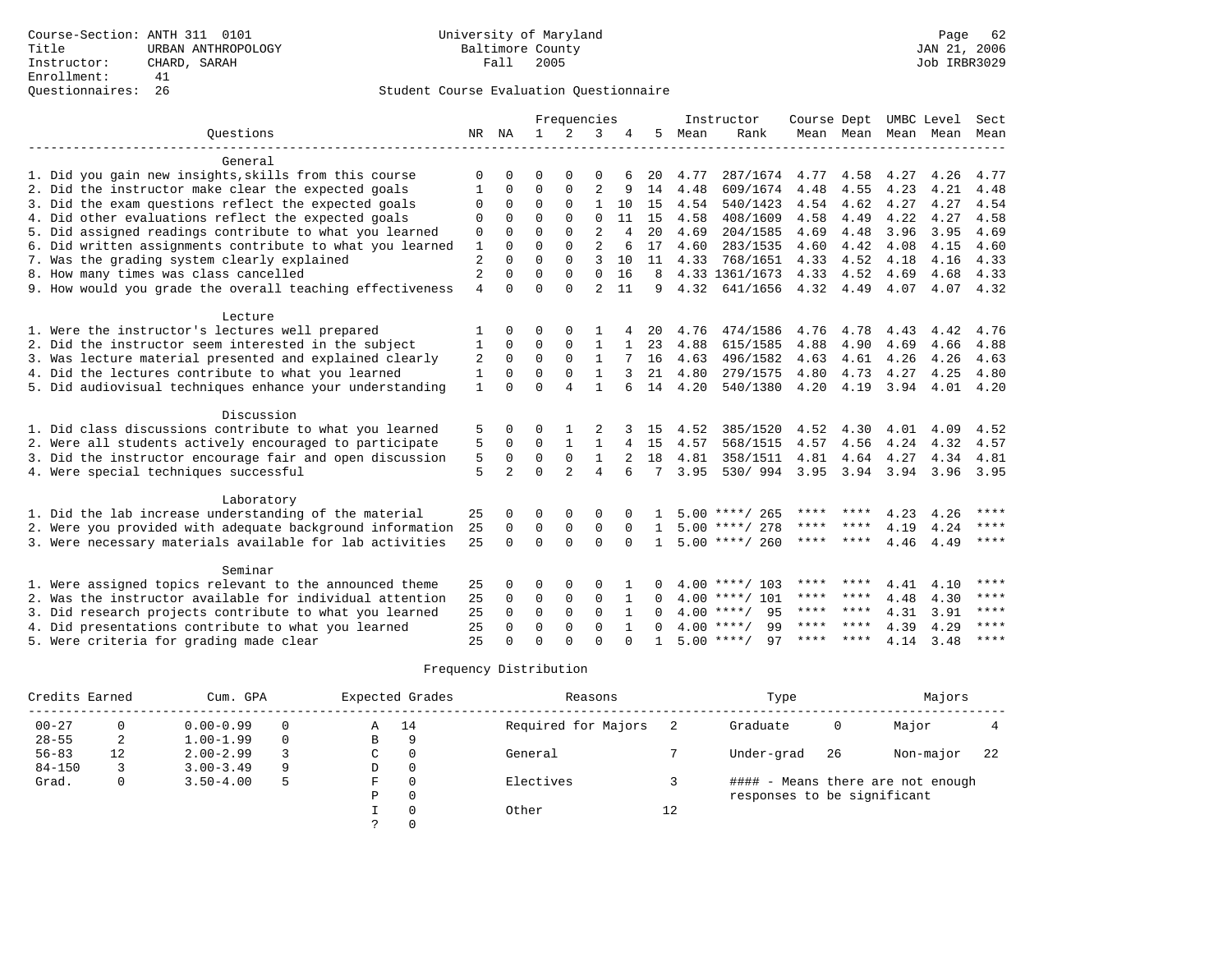|                                                           |     |             |          | Frequencies    |               |    |    |      | Instructor       | Course Dept |      | UMBC Level |      | Sect      |
|-----------------------------------------------------------|-----|-------------|----------|----------------|---------------|----|----|------|------------------|-------------|------|------------|------|-----------|
| Ouestions                                                 | NR. | ΝA          |          |                | 3             | 4  | 5  | Mean | Rank             | Mean        | Mean | Mean       | Mean | Mean      |
| General                                                   |     |             |          |                |               |    |    |      |                  |             |      |            |      |           |
| 1. Did you gain new insights, skills from this course     |     | 0           | U        | $\Omega$       |               |    |    | 4.76 | 287/1674         | 4.76        | 4.58 | 4.27       | 4.26 | 4.76      |
| 2. Did the instructor make clear the expected goals       |     | $\Omega$    | $\Omega$ | $\Omega$       |               |    | 12 | 4.43 | 705/1674         | 4.43        | 4.55 | 4.23       | 4.21 | 4.43      |
| 3. Did the exam questions reflect the expected goals      |     | $\Omega$    | $\Omega$ | $\Omega$       |               |    | 18 | 4.76 | 250/1423         | 4.76        | 4.62 | 4.27       | 4.27 | 4.76      |
| 4. Did other evaluations reflect the expected goals       | U   |             | O        | $\Omega$       |               |    | 14 | 4.55 | 432/1609         | 4.55        | 4.49 | 4.22       | 4.27 | 4.55      |
| 5. Did assigned readings contribute to what you learned   |     | $\Omega$    |          |                |               |    | 13 | 4.35 | 462/1585         | 4.35        | 4.48 | 3.96       | 3.95 | 4.35      |
| 6. Did written assignments contribute to what you learned |     |             |          |                |               |    | 16 | 4.63 | 260/1535         | 4.63        | 4.42 | 4.08       | 4.15 | 4.63      |
| 7. Was the grading system clearly explained               |     |             | U        | <sup>0</sup>   |               |    | 11 | 4.42 | 643/1651         | 4.42        | 4.52 | 4.18       | 4.16 | 4.42      |
| 8. How many times was class cancelled                     |     | $\Omega$    | 0        | $\Omega$       | $\mathcal{L}$ | 14 | 4  |      | 4.10 1525/1673   | 4.10        | 4.52 | 4.69       | 4.68 | 4.10      |
| 9. How would you grade the overall teaching effectiveness |     |             |          | <sup>n</sup>   |               |    | 13 | 4.55 | 345/1656         | 4.55        | 4.49 | 4.07       | 4.07 | 4.55      |
| Lecture                                                   |     |             |          |                |               |    |    |      |                  |             |      |            |      |           |
| 1. Were the instructor's lectures well prepared           |     |             |          |                |               |    | 18 | 4.76 | 474/1586         | 4.76        | 4.78 | 4.43       | 4.42 | 4.76      |
| 2. Did the instructor seem interested in the subject      | 0   | $\Omega$    | 0        | $\Omega$       | $\Omega$      |    | 20 | 4.95 | 284/1585         | 4.95        | 4.90 | 4.69       | 4.66 | 4.95      |
| 3. Was lecture material presented and explained clearly   | 0   | $\Omega$    | $\Omega$ | $\mathfrak{D}$ | $\Omega$      | 5  | 14 | 4.48 | 675/1582         | 4.48        | 4.61 | 4.26       | 4.26 | 4.48      |
| 4. Did the lectures contribute to what you learned        | 0   | $\mathbf 0$ | U        |                |               |    | 17 | 4.67 | 495/1575         | 4.67        | 4.73 | 4.27       | 4.25 | 4.67      |
| 5. Did audiovisual techniques enhance your understanding  | 6   | 12          |          |                |               |    |    |      | $3.67$ ****/1380 | ****        | 4.19 | 3.94       | 4.01 | $* * * *$ |
| Discussion                                                |     |             |          |                |               |    |    |      |                  |             |      |            |      |           |
| 1. Did class discussions contribute to what you learned   | 4   | $\Omega$    | 0        | $\Omega$       |               |    |    | 4.53 | 385/1520         | 4.53        | 4.30 | 4.01       | 4.09 | 4.53      |
| 2. Were all students actively encouraged to participate   | 4   | 0           | 0        | 0              | $\Omega$      |    | 14 | 4.82 | 301/1515         | 4.82        | 4.56 | 4.24       | 4.32 | 4.82      |
| 3. Did the instructor encourage fair and open discussion  | 4   | $\Omega$    | U        | $\Omega$       |               |    | 14 | 4.76 | 402/1511         | 4.76        | 4.64 | 4.27       | 4.34 | 4.76      |
| 4. Were special techniques successful                     | 5   | 14          |          |                |               |    |    |      | $3.00$ ****/ 994 | ****        | 3.94 | 3.94       | 3.96 | ****      |

| Credits Earned |          | Cum. GPA      |          |   | Expected Grades | Reasons             | Type                        |     | Majors                            |    |
|----------------|----------|---------------|----------|---|-----------------|---------------------|-----------------------------|-----|-----------------------------------|----|
| $00 - 27$      | $\Omega$ | $0.00 - 0.99$ |          | Α | 13              | Required for Majors | Graduate                    |     | Major                             |    |
| $28 - 55$      |          | $1.00 - 1.99$ | $\Omega$ | В | 2               |                     |                             |     |                                   |    |
| $56 - 83$      |          | $2.00 - 2.99$ |          | C |                 | General             | Under-grad                  | -20 | Non-major                         | 19 |
| $84 - 150$     |          | $3.00 - 3.49$ | 2        | D | 0               |                     |                             |     |                                   |    |
| Grad.          |          | $3.50 - 4.00$ |          | F | $\Omega$        | Electives           |                             |     | #### - Means there are not enough |    |
|                |          |               |          | Ρ | 0               |                     | responses to be significant |     |                                   |    |
|                |          |               |          |   | $\Omega$        | Other               |                             |     |                                   |    |
|                |          |               |          |   |                 |                     |                             |     |                                   |    |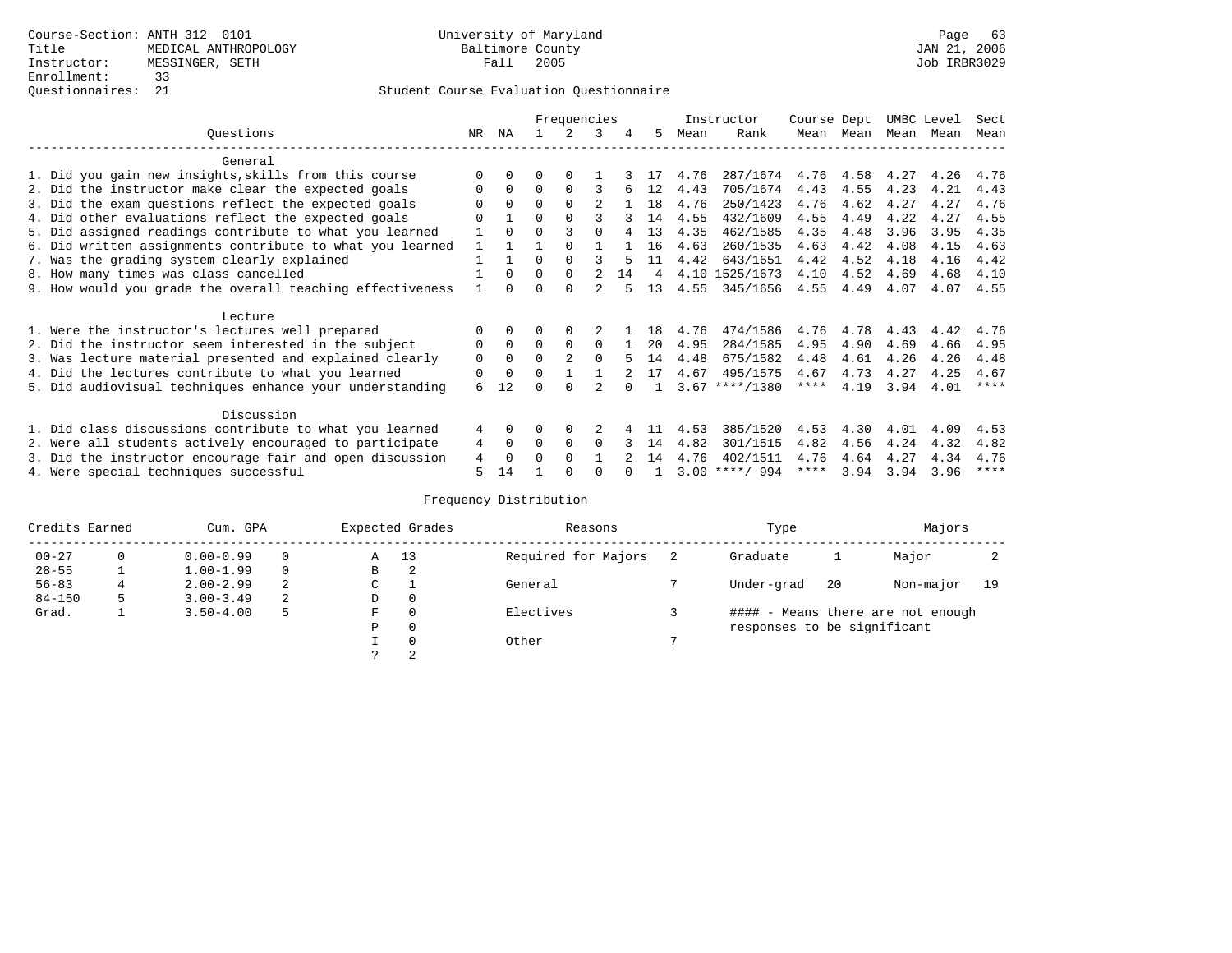|                                                           | Frequencies    |              |              |             |                | Instructor     | Course Dept |      | UMBC Level         |             | Sect      |      |      |             |
|-----------------------------------------------------------|----------------|--------------|--------------|-------------|----------------|----------------|-------------|------|--------------------|-------------|-----------|------|------|-------------|
| Ouestions                                                 |                | NR NA        | $\mathbf{1}$ | $2^{\circ}$ | 3              |                | 5.          | Mean | Rank               |             | Mean Mean | Mean | Mean | Mean        |
| General                                                   |                |              |              |             |                |                |             |      |                    |             |           |      |      |             |
| 1. Did you gain new insights, skills from this course     |                | O            | 0            | 0           | 2              |                |             | 4.44 | 703/1674           | 4.44        | 4.58      | 4.27 | 4.26 | 4.44        |
| 2. Did the instructor make clear the expected goals       |                | 0            | $\Omega$     | $\Omega$    | $\Omega$       | 4              |             | 4.56 | 519/1674           | 4.56        | 4.55      | 4.23 | 4.21 | 4.56        |
| 3. Did the exam questions reflect the expected goals      |                | $\Omega$     | $\Omega$     | $\Omega$    | $\Omega$       |                |             | 4.78 | 238/1423           | 4.78        | 4.62      | 4.27 | 4.27 | 4.78        |
| 4. Did other evaluations reflect the expected goals       |                | $\Omega$     | $\Omega$     | $\Omega$    | $\Omega$       | $\mathfrak{D}$ |             | 4.78 | 202/1609           | 4.78        | 4.49      | 4.22 | 4.27 | 4.78        |
| 5. Did assigned readings contribute to what you learned   |                | 0            |              | $\Omega$    | $\Omega$       |                | 6           | 4.33 | 482/1585           | 4.33        | 4.48      | 3.96 | 3.95 | 4.33        |
| 6. Did written assignments contribute to what you learned | 1              | $\Omega$     | $\Omega$     | $\Omega$    | $\mathfrak{D}$ |                | 6           | 4.44 | 454/1535           | 4.44        | 4.42      | 4.08 | 4.15 | 4.44        |
| 7. Was the grading system clearly explained               | $\mathbf{1}$   | <sup>0</sup> | $\Omega$     | $\Omega$    | $\Omega$       | 3              |             | 4.67 | 330/1651           | 4.67        | 4.52      | 4.18 | 4.16 | 4.67        |
| 8. How many times was class cancelled                     | $\overline{2}$ | <sup>0</sup> | $\Omega$     | $\Omega$    | $\Omega$       |                |             |      | 4.63 1114/1673     | 4.63        | 4.52      | 4.69 | 4.68 | 4.63        |
| 9. How would you grade the overall teaching effectiveness | 3              | <sup>0</sup> | $\Omega$     | $\cap$      | $\Omega$       |                | 6           | 4.86 | 127/1656           | 4.86        | 4.49      | 4.07 | 4.07 | 4.86        |
| Lecture                                                   |                |              |              |             |                |                |             |      |                    |             |           |      |      |             |
| 1. Were the instructor's lectures well prepared           | 3              | 0            | O            | $\Omega$    | $\Omega$       |                |             | 5.00 | 1/1586             | 5.00        | 4.78      | 4.43 | 4.42 | 5.00        |
| 2. Did the instructor seem interested in the subject      | 3              | $\Omega$     | 0            | 0           | $\mathbf 0$    |                | 6           | 4.86 | 689/1585           | 4.86        | 4.90      | 4.69 | 4.66 | 4.86        |
| 3. Was lecture material presented and explained clearly   | 3              | $\Omega$     | $\Omega$     | $\mathbf 0$ | $\Omega$       |                | 6           | 4.86 | 199/1582           | 4.86        | 4.61      | 4.26 | 4.26 | 4.86        |
| 4. Did the lectures contribute to what you learned        | 3              | $\Omega$     | $\Omega$     | $\Omega$    | $\Omega$       | $\Omega$       | 7           | 5.00 | 1/1575             | 5.00        | 4.73      | 4.27 | 4.25 | 5.00        |
| 5. Did audiovisual techniques enhance your understanding  | $\overline{4}$ |              | $\Omega$     | $\Omega$    | $\Omega$       | $\Omega$       |             |      | $5.00$ ****/1380   | ****        | 4.19      | 3.94 | 4.01 | $***$ * * * |
| Discussion                                                |                |              |              |             |                |                |             |      |                    |             |           |      |      |             |
| 1. Did class discussions contribute to what you learned   | 4              | <sup>0</sup> | U            | O           | $\Omega$       | 4              |             | 4.33 | 572/1520           | 4.33        | 4.30      | 4.01 | 4.09 | 4.33        |
| 2. Were all students actively encouraged to participate   | 4              | $\mathbf 0$  | $\mathbf 0$  | $\mathbf 0$ | $\mathbf 0$    |                | 5           | 4.83 | 289/1515           | 4.83        | 4.56      | 4.24 | 4.32 | 4.83        |
| 3. Did the instructor encourage fair and open discussion  | 4              | $\Omega$     | $\Omega$     | $\Omega$    | $\Omega$       | $\mathbf{1}$   | 5           | 4.83 | 323/1511           | 4.83        | 4.64      | 4.27 | 4.34 | 4.83        |
| 4. Were special techniques successful                     | 4              | 4            | $\Omega$     | $\cap$      | $\mathbf{1}$   | $\Omega$       |             |      | $4.00$ ****/ 994   | $***$ * * * | 3.94      | 3.94 | 3.96 | $***$ * * * |
| Seminar                                                   |                |              |              |             |                |                |             |      |                    |             |           |      |      |             |
| 1. Were assigned topics relevant to the announced theme   | 9              | <sup>0</sup> | O            | $\Omega$    | $\Omega$       |                |             |      | $5.00$ ****/ 103   | ****        | ****      | 4.41 | 4.10 | ****        |
| 2. Was the instructor available for individual attention  | 9              | $\Omega$     | 0            | $\mathbf 0$ | $\mathbf 0$    | $\Omega$       |             |      | $5.00$ ****/ 101   | ****        | ****      | 4.48 | 4.30 | ****        |
| 3. Did research projects contribute to what you learned   | 9              | $\Omega$     | $\Omega$     | $\Omega$    | $\Omega$       | $\Omega$       |             |      | $5.00$ ****/<br>95 | ****        | ****      | 4.31 | 3.91 | $* * * * *$ |
| 4. Did presentations contribute to what you learned       | 9              | 0            | $\Omega$     | 0           | $\Omega$       | $\cap$         |             |      | $5.00$ ****/<br>99 | ****        | ****      | 4.39 | 4.29 | ****        |
| 5. Were criteria for grading made clear                   | 9              |              | $\Omega$     | ∩           | $\cap$         |                |             |      | $5.00$ ****/<br>97 | ****        | ****      | 4.14 | 3.48 | $***$ * * * |

| Credits Earned |   | Cum. GPA      |          | Expected Grades |          | Reasons             | Type                        |    | Majors                            |  |
|----------------|---|---------------|----------|-----------------|----------|---------------------|-----------------------------|----|-----------------------------------|--|
| $00 - 27$      |   | $0.00 - 0.99$ | $\Omega$ | Α               |          | Required for Majors | Graduate                    | 0  | Major                             |  |
| $28 - 55$      | 0 | $1.00 - 1.99$ | $\Omega$ | B               |          |                     |                             |    |                                   |  |
| $56 - 83$      |   | $2.00 - 2.99$ | $\Omega$ | C               |          | General             | Under-grad                  | 10 | Non-major                         |  |
| $84 - 150$     |   | $3.00 - 3.49$ |          | D               | $\Omega$ |                     |                             |    |                                   |  |
| Grad.          |   | $3.50 - 4.00$ |          | F               |          | Electives           |                             |    | #### - Means there are not enough |  |
|                |   |               |          | P               |          |                     | responses to be significant |    |                                   |  |
|                |   |               |          |                 | Other    |                     |                             |    |                                   |  |
|                |   |               |          |                 |          |                     |                             |    |                                   |  |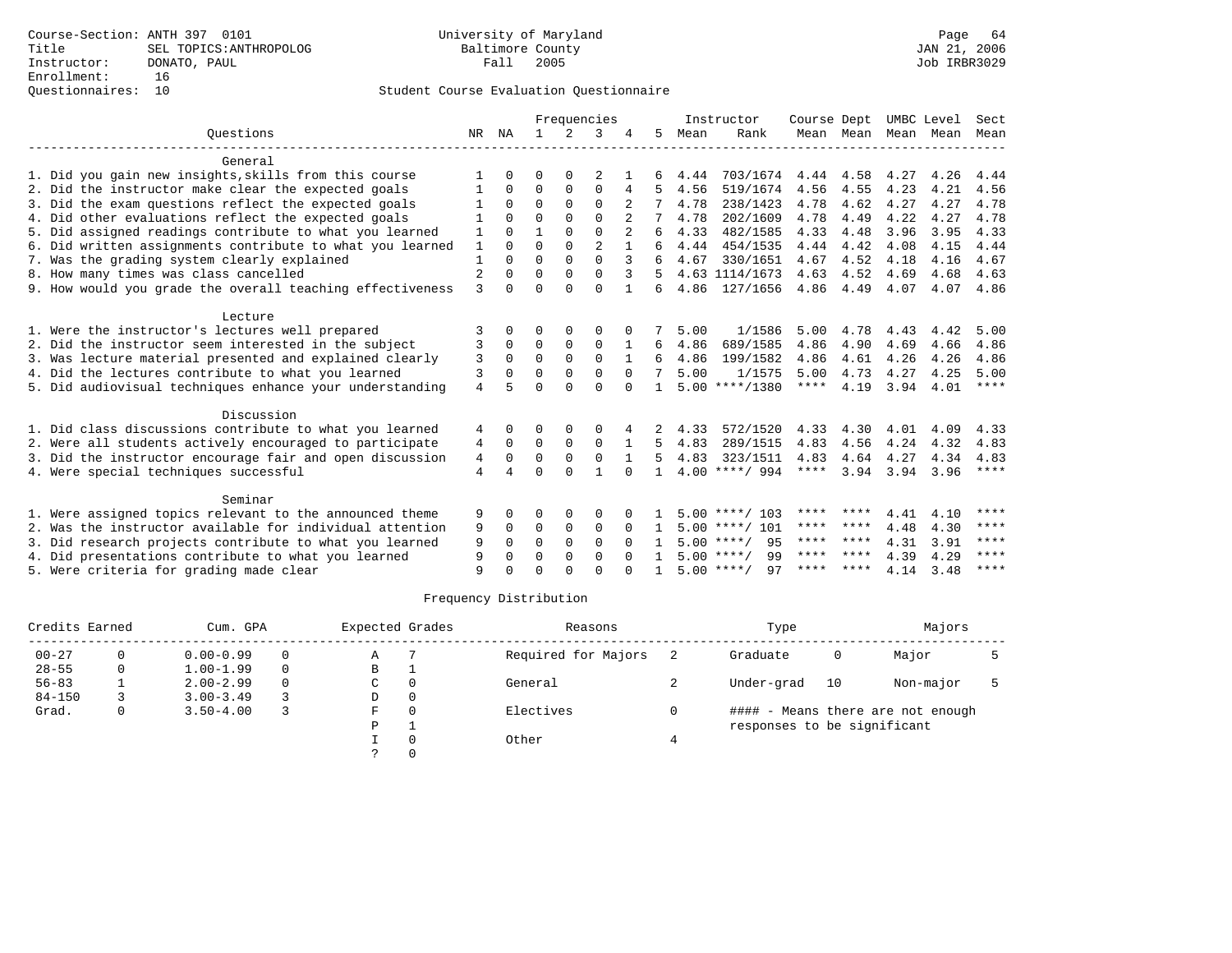|                                                           |                |              |             |              | Frequencies    |                |              |      | Instructor         | Course Dept UMBC Level |                     |      |      | Sect      |
|-----------------------------------------------------------|----------------|--------------|-------------|--------------|----------------|----------------|--------------|------|--------------------|------------------------|---------------------|------|------|-----------|
| Questions                                                 |                | NR NA        | 1           | 2            | 3              | 4              | 5            | Mean | Rank               |                        | Mean Mean Mean Mean |      |      | Mean      |
|                                                           |                |              |             |              |                |                |              |      |                    |                        |                     |      |      |           |
| General                                                   |                |              |             |              |                |                |              |      |                    |                        |                     |      |      |           |
| 1. Did you gain new insights, skills from this course     | 0              | $\mathbf 0$  | $\Omega$    | 0            | $\Omega$       | $\mathbf{1}$   | 16           | 4.94 | 89/1674            | 4.94                   | 4.58                | 4.27 | 4.26 | 4.94      |
| 2. Did the instructor make clear the expected goals       | $\mathbf{0}$   | $\mathbf{0}$ | $\mathbf 0$ | $\mathbf{0}$ | $\mathbf 0$    | $\Omega$       | 17           | 5.00 | 1/1674             | 5.00                   | 4.55                | 4.23 | 4.21 | 5.00      |
| 3. Did the exam questions reflect the expected goals      | $\Omega$       | 0            | 0           | 0            | 0              | 2              | 15           | 4.88 | 146/1423           | 4.88                   | 4.62                | 4.27 | 4.27 | 4.88      |
| 4. Did other evaluations reflect the expected goals       | $\mathbf 0$    | 2            | 0           | $\mathbf{0}$ | $\mathbf 0$    | 3              | 12           | 4.80 | 173/1609           | 4.80                   | 4.49                | 4.22 | 4.27 | 4.80      |
| 5. Did assigned readings contribute to what you learned   | 0              | $\Omega$     | $\Omega$    | $\Omega$     | $\mathbf{1}$   | 3              | 13           | 4.71 | 198/1585           | 4.71                   | 4.48                | 3.96 | 3.95 | 4.71      |
| 6. Did written assignments contribute to what you learned | $\mathbf{0}$   | $\mathbf{0}$ | $\mathbf 0$ | $\mathbf 0$  | $\mathbf 0$    | 6              | 11           | 4.65 | 253/1535           | 4.65                   | 4.42                | 4.08 | 4.15 | 4.65      |
| 7. Was the grading system clearly explained               | $\mathbf 0$    | $\mathbf 0$  | $\mathbf 0$ | 0            | $\mathbf 0$    | 0              | 17           | 5.00 | 1/1651             | 5.00                   | 4.52                | 4.18 | 4.16 | 5.00      |
| 8. How many times was class cancelled                     | $\overline{a}$ | $\Omega$     | $\mathbf 0$ | $\Omega$     | $\mathsf 0$    | 6              | 9            |      | 4.60 1135/1673     | 4.60                   | 4.52                | 4.69 | 4.68 | 4.60      |
| 9. How would you grade the overall teaching effectiveness | 5              | $\Omega$     | $\Omega$    | $\Omega$     | $\Omega$       | 4              | 8            | 4.67 | 257/1656           | 4.67                   | 4.49                | 4.07 | 4.07 | 4.67      |
| Lecture                                                   |                |              |             |              |                |                |              |      |                    |                        |                     |      |      |           |
| 1. Were the instructor's lectures well prepared           | $\mathbf 0$    | $\mathbf 0$  | 0           | $\mathbf 0$  | 0              | 0              | 17           | 5.00 | 1/1586             | 5.00                   | 4.78                | 4.43 | 4.42 | 5.00      |
| 2. Did the instructor seem interested in the subject      | $\mathbf 0$    | $\mathbf 0$  | $\mathbf 0$ | $\mathbf 0$  | $\mathbf 0$    | 0              | 17           | 5.00 | 1/1585             | 5.00                   | 4.90                | 4.69 | 4.66 | 5.00      |
| 3. Was lecture material presented and explained clearly   | 0              | 0            | 0           | 0            | $\mathbf 0$    | $\mathbf{1}$   | 16           | 4.94 | 91/1582            | 4.94                   | 4.61                | 4.26 | 4.26 | 4.94      |
| 4. Did the lectures contribute to what you learned        | $\mathbf{0}$   | $\mathbf 0$  | $\mathbf 0$ | $\mathbf 0$  | $\Omega$       | $\mathbf{1}$   | 16           | 4.94 | 103/1575           |                        | 4.94 4.73           | 4.27 | 4.25 | 4.94      |
| 5. Did audiovisual techniques enhance your understanding  | $\mathbf{0}$   | $\Omega$     | $\Omega$    | $\Omega$     | $\Omega$       | $\overline{a}$ | 15           | 4.88 | 86/1380            | 4.88                   | 4.19                | 3.94 | 4.01 | 4.88      |
| Discussion                                                |                |              |             |              |                |                |              |      |                    |                        |                     |      |      |           |
| 1. Did class discussions contribute to what you learned   | 4              | $\mathbf 0$  | 0           | $\mathbf 0$  | 1              | 3              | 9            | 4.62 | 330/1520           | 4.62                   | 4.30                | 4.01 | 4.09 | 4.62      |
| 2. Were all students actively encouraged to participate   | 4              | $\mathbf 0$  | $\mathbf 0$ | $\mathbf 0$  | $\mathbf 0$    | 2              | 11           | 4.85 | 277/1515           | 4.85                   | 4.56                | 4.24 | 4.32 | 4.85      |
| 3. Did the instructor encourage fair and open discussion  | $\,4$          | $\mathbf 0$  | $\mathbf 0$ | $\mathbf{0}$ | $\mathbf 0$    | $\overline{a}$ | 11           | 4.85 | 312/1511           | 4.85                   | 4.64 4.27           |      | 4.34 | 4.85      |
| 4. Were special techniques successful                     | $\overline{4}$ | 3            | $\mathbf 0$ | $\mathbf{0}$ | $\overline{2}$ | 2              | 6            | 4.40 | 287/994            | 4.40                   | 3.94                | 3.94 | 3.96 | 4.40      |
|                                                           |                |              |             |              |                |                |              |      |                    |                        |                     |      |      |           |
| Laboratory                                                |                |              |             |              |                |                |              |      |                    |                        |                     |      |      |           |
| 1. Did the lab increase understanding of the material     | 16             | $\mathbf 0$  | 0           | 0            | $\Omega$       | 0              | 1.           |      | $5.00$ ****/ 265   | ****                   | ****                | 4.23 | 4.26 | $* * * *$ |
| 2. Were you provided with adequate background information | 16             | $\mathbf 0$  | $\mathbf 0$ | 0            | 0              | 0              | 1            | 5.00 | ****/ 278          | ****                   | ****                | 4.19 | 4.24 | * * * *   |
| 3. Were necessary materials available for lab activities  | 16             | $\mathsf 0$  | $\mathbf 0$ | 0            | 0              | $\Omega$       | 1            | 5.00 | ****/ 260          | ****                   | ****                | 4.46 | 4.49 | ****      |
| 4. Did the lab instructor provide assistance              | 16             | $\mathbf 0$  | $\mathbf 0$ | $\mathbf{0}$ | $\mathbf{0}$   | $\Omega$       | $\mathbf{1}$ |      | $5.00$ ****/ 259   | ****                   | $***$ *             | 4.33 | 4.33 | ****      |
| 5. Were requirements for lab reports clearly specified    | 16             | $\mathbf{0}$ | $\mathbf 0$ | $\Omega$     | $\mathbf 0$    | $\Omega$       | 1            |      | $5.00$ ****/ 233   | $***$ * *              | ****                | 4.20 | 4.18 | $***$     |
| Seminar                                                   |                |              |             |              |                |                |              |      |                    |                        |                     |      |      |           |
| 1. Were assigned topics relevant to the announced theme   | 16             | 0            | $\Omega$    | 0            | $\Omega$       | 0              | 1.           | 5.00 | ****/ 103          | ****                   | ****                | 4.41 | 4.10 | ****      |
| 2. Was the instructor available for individual attention  | 16             | 0            | 0           | 0            | 0              | 0              | 1            | 5.00 | ****/ 101          | ****                   | ****                | 4.48 | 4.30 | ****      |
| 3. Did research projects contribute to what you learned   | 16             | $\mathbf{0}$ | $\mathbf 0$ | $\mathbf{0}$ | $\mathbf 0$    | $\Omega$       | $\mathbf{1}$ | 5.00 | $***/$<br>95       | ****                   | ****                | 4.31 | 3.91 | ****      |
| 4. Did presentations contribute to what you learned       | 16             | $\mathbf 0$  | 0           | $\mathbf{0}$ | $\mathbf{0}$   | 0              | 1            |      | 99<br>$5.00$ ****/ | $***$ * * *            | $* * * * *$         | 4.39 | 4.29 | $***$     |
| 5. Were criteria for grading made clear                   | 16             | $\mathbf 0$  | $\mathbf 0$ | $\Omega$     | $\Omega$       | $\Omega$       | $\mathbf{1}$ |      | $5.00$ ****/<br>97 | $***$ * *              | ****                | 4.14 | 3.48 | ****      |
|                                                           |                |              |             |              |                |                |              |      |                    |                        |                     |      |      |           |
| Field Work                                                |                |              |             |              |                |                |              |      |                    |                        |                     |      |      |           |
| 1. Did field experience contribute to what you learned    | 16             | 0            | 0           | 0            | 0              | 0              | 1            |      | $5.00$ ****/<br>76 | ****                   | 5.00                | 3.98 | 4.03 | ****      |
| 2. Did you clearly understand your evaluation criteria    | 16             | $\mathbf 0$  | 0           | $\mathsf 0$  | $\mathsf 0$    | $\Omega$       | 1            | 5.00 | 77<br>$***$ /      | $***$ * * *            | 5.00                | 3.93 | 3.70 | ****      |
| 3. Was the instructor available for consultation          | 16             | $\mathbf 0$  | 0           | $\mathbf{0}$ | $\mathbf 0$    | $\Omega$       | 1            |      | $5.00$ ****/<br>53 | $***$ * * *            | 5.00                | 4.45 | 3.87 | ****      |
| 4. To what degree could you discuss your evaluations      | 16             | $\mathbf 0$  | $\mathbf 0$ | $\mathbf 0$  | $\mathbf 0$    | $\Omega$       | 1            | 5.00 | $***$ /<br>48      | ****                   | ****                | 4.12 | 3.67 | $***$     |
| 5. Did conferences help you carry out field activities    | 16             | $\Omega$     | $\Omega$    | $\Omega$     | $\Omega$       | $\Omega$       | $\mathbf{1}$ |      | $5.00$ ****/<br>49 | $***$ * * *            | 5.00                | 4.27 | 3.27 | ****      |
| Self Paced                                                |                |              |             |              |                |                |              |      |                    |                        |                     |      |      |           |
| 1. Did self-paced system contribute to what you learned   | 16             | 0            | 0           | 0            | 0              | 0              | Т.           |      | $5.00$ ****/<br>61 | ****                   | ****                | 4.09 | 3.20 |           |
| 2. Did study questions make clear the expected goal       | 16             | $\Omega$     | $\mathbf 0$ | $\Omega$     | $\Omega$       | $\Omega$       | $\mathbf{1}$ | 5.00 | $***$ /<br>52      | ****                   | ****                | 4.26 | 3.50 | ****      |
| 4. Was the feedback/tutoring by proctors helpful          | 16             | $\mathbf 0$  | $\mathbf 0$ | $\mathbf{0}$ | $\mathbf{0}$   | $\Omega$       | $\mathbf{1}$ | 5.00 | 35<br>$***/$       | ****                   | ****                | 4.36 | 3.29 | ****      |
| 5. Were there enough proctors for all the students        | 16             | $\mathbf 0$  | $\mathbf 0$ | $\mathbf 0$  | $\mathbf 0$    | 0              | 1            | 5.00 | 31<br>$***/$       | ****                   | ****                | 4.34 | 4.29 | ****      |
|                                                           |                |              |             |              |                |                |              |      |                    |                        |                     |      |      |           |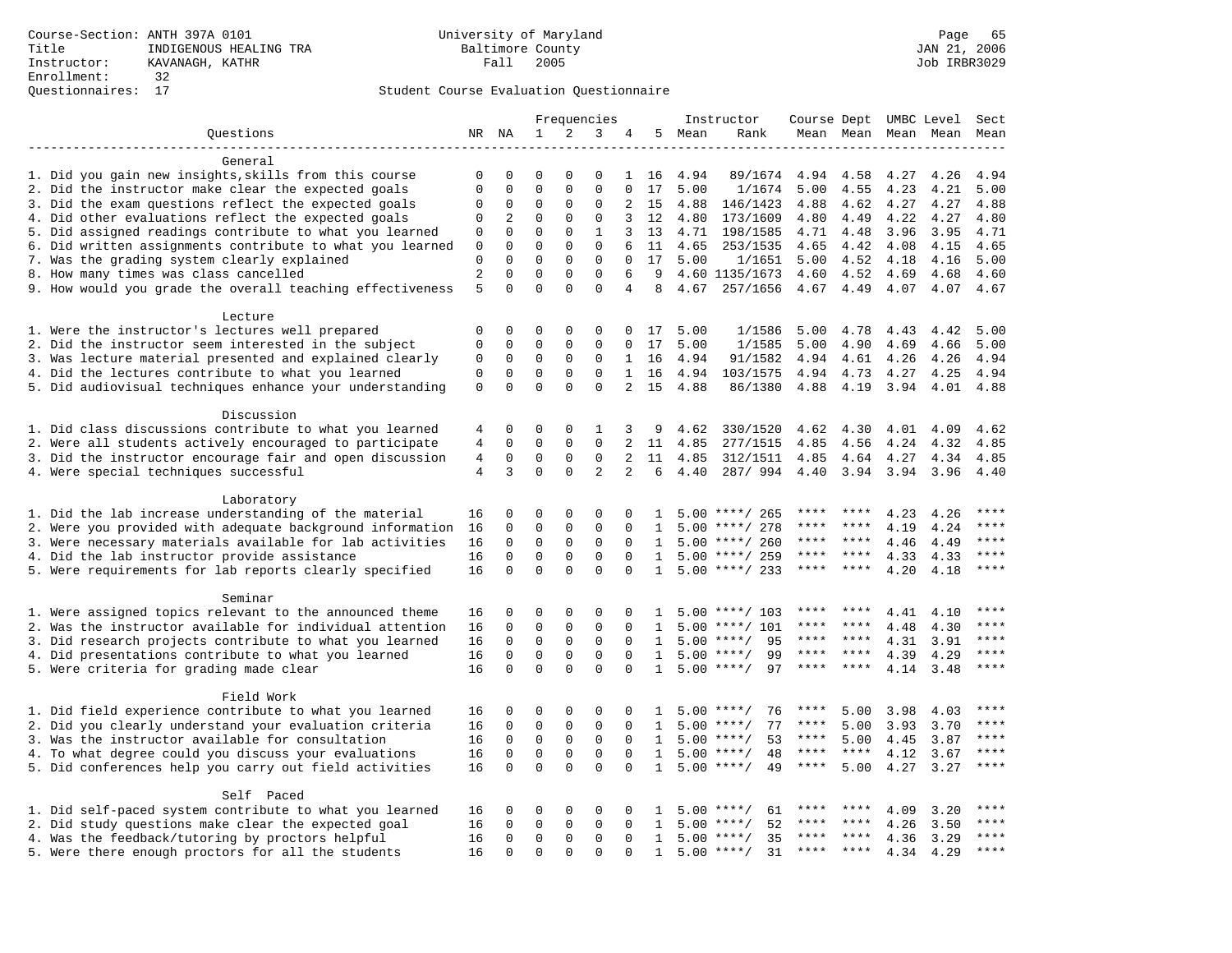| Course-Section: ANTH 397A 0101 |                        | University of Maryland                  |      | Page         | 65 |
|--------------------------------|------------------------|-----------------------------------------|------|--------------|----|
| Title                          | INDIGENOUS HEALING TRA | Baltimore County                        |      | JAN 21, 2006 |    |
| Instructor:                    | KAVANAGH, KATHR        | Falı                                    | 2005 | Job IRBR3029 |    |
| Enrollment:                    |                        |                                         |      |              |    |
| Ouestionnaires: 17             |                        | Student Course Evaluation Ouestionnaire |      |              |    |

# Frequency Distribution

| Credits Earned |   | Cum. GPA      |          |    | Expected Grades | Reasons             | Type                        |    | Majors                            |    |
|----------------|---|---------------|----------|----|-----------------|---------------------|-----------------------------|----|-----------------------------------|----|
| $00 - 27$      | 0 | $0.00 - 0.99$ | $\Omega$ | Α  | 12              | Required for Majors | Graduate                    | 0  | Major                             |    |
| $28 - 55$      | 0 | $1.00 - 1.99$ | $\Omega$ | В  | 4               |                     |                             |    |                                   |    |
| $56 - 83$      | 2 | $2.00 - 2.99$ | 2        | C  | 0               | General             | Under-grad                  | 17 | Non-major                         | 14 |
| $84 - 150$     |   | $3.00 - 3.49$ | .5       | D  | 0               |                     |                             |    |                                   |    |
| Grad.          | 0 | $3.50 - 4.00$ | -2       | F. | 0               | Electives           |                             |    | #### - Means there are not enough |    |
|                |   |               |          | Ρ  | 0               |                     | responses to be significant |    |                                   |    |
|                |   |               |          |    | $\Omega$        | Other               |                             |    |                                   |    |
|                |   |               |          |    | 0               |                     |                             |    |                                   |    |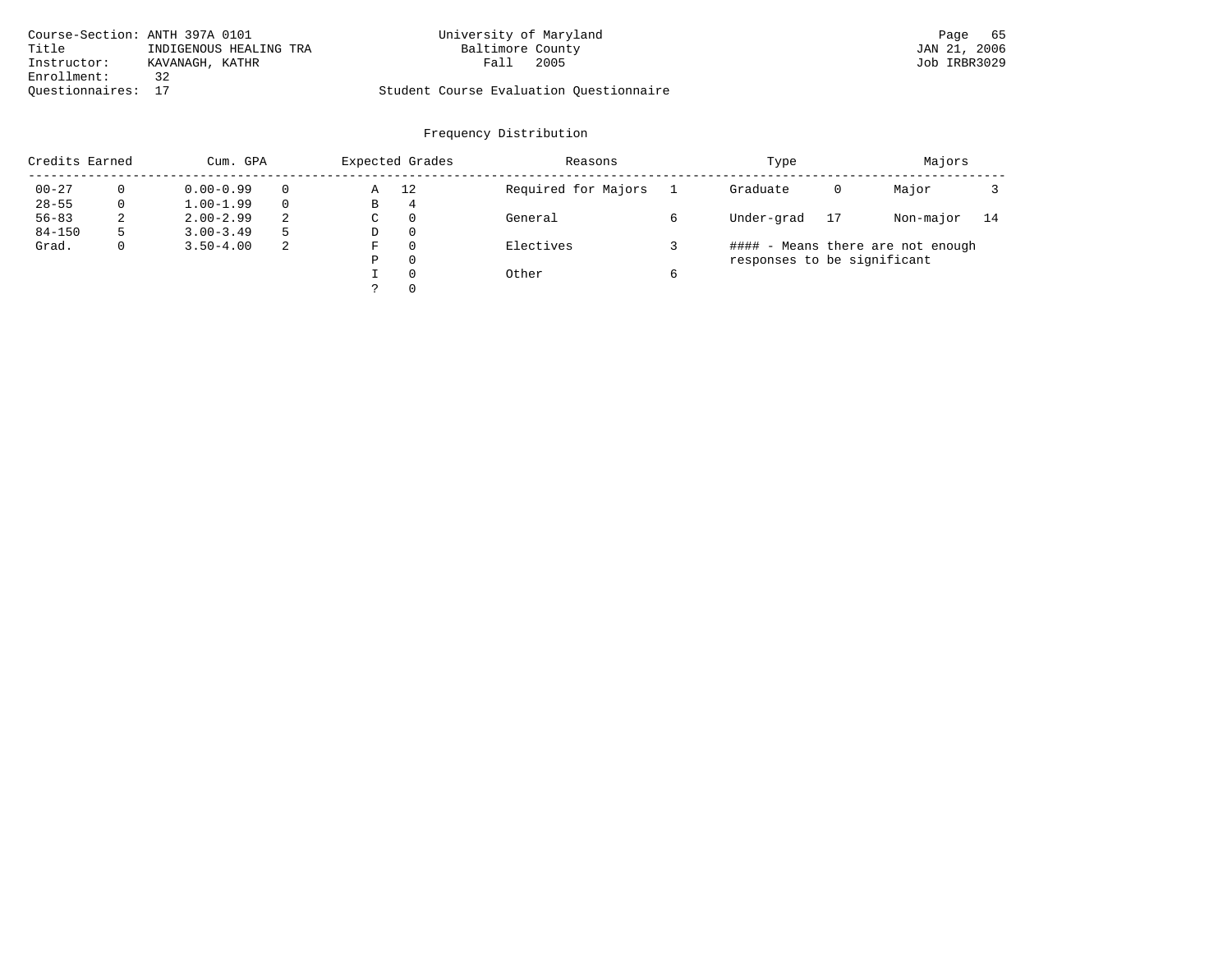|                                                           |             |              |          |              | Frequencies  |   |   |      | Instructor         | Course Dept |           |           | UMBC Level | Sect |
|-----------------------------------------------------------|-------------|--------------|----------|--------------|--------------|---|---|------|--------------------|-------------|-----------|-----------|------------|------|
| Ouestions                                                 | NR.         | ΝA           |          | 2            |              |   | 5 | Mean | Rank               |             | Mean Mean | Mean Mean |            | Mean |
|                                                           |             |              |          |              |              |   |   |      |                    |             |           |           |            |      |
| General                                                   |             |              |          |              |              |   |   |      |                    |             |           |           |            |      |
| 1. Did you gain new insights, skills from this course     |             |              | U        |              | κ            |   |   |      | 4.00 1196/1674     | 4.00        | 4.58      | 4.27      | 4.26       | 4.00 |
| 2. Did the instructor make clear the expected goals       |             | 0            | 0        | $\Omega$     |              | 4 | 3 | 4.25 | 931/1674           | 4.25        | 4.55      | 4.23      | 4.21       | 4.25 |
| 3. Did the exam questions reflect the expected goals      |             | 0            | $\Omega$ | $\Omega$     | $\Omega$     |   | 5 | 4.63 | 431/1423           | 4.63        | 4.62      | 4.27      | 4.27       | 4.63 |
| 4. Did other evaluations reflect the expected goals       |             | $\Omega$     | $\Omega$ | $\Omega$     |              |   |   | 4.38 | 687/1609           | 4.38        | 4.49      | 4.22      | 4.27       | 4.38 |
| 5. Did assigned readings contribute to what you learned   | 0           | $\Omega$     | $\Omega$ | $\Omega$     |              | 4 |   | 4.25 | 557/1585           | 4.25        | 4.48      | 3.96      | 3.95       | 4.25 |
| 6. Did written assignments contribute to what you learned | $\mathbf 0$ | $\Omega$     | $\Omega$ | $\Omega$     | $\Omega$     | 4 | 4 | 4.50 | 373/1535           | 4.50        | 4.42      | 4.08      | 4.15       | 4.50 |
| 7. Was the grading system clearly explained               | 0           | 0            | 0        | 0            | $\mathbf{1}$ | 2 | 5 | 4.50 | 524/1651           | 4.50        | 4.52      | 4.18      | 4.16       | 4.50 |
| 8. How many times was class cancelled                     | 0           | $\Omega$     | U        | $\Omega$     | $\Omega$     | 2 | 6 | 4.75 | 958/1673           | 4.75        | 4.52      | 4.69      | 4.68       | 4.75 |
| 9. How would you grade the overall teaching effectiveness | -1          | <sup>n</sup> | U        | $\cap$       |              | 5 |   | 4.00 | 955/1656           | 4.00        | 4.49      | 4.07      | 4.07       | 4.00 |
|                                                           |             |              |          |              |              |   |   |      |                    |             |           |           |            |      |
| Lecture                                                   |             |              |          |              |              |   |   |      |                    |             |           |           |            |      |
| 1. Were the instructor's lectures well prepared           |             | 0            |          | 0            |              |   |   | 4.63 | 723/1586           | 4.63        | 4.78      | 4.43      | 4.42       | 4.63 |
| 2. Did the instructor seem interested in the subject      | 0           | $\Omega$     | $\Omega$ | $\Omega$     | $\Omega$     |   |   | 4.88 | 640/1585           | 4.88        | 4.90      | 4.69      | 4.66       | 4.88 |
| 3. Was lecture material presented and explained clearly   | 0           | $\Omega$     | 0        | $\mathbf 0$  |              |   | 5 | 4.50 | 632/1582           | 4.50        | 4.61      | 4.26      | 4.26       | 4.50 |
| 4. Did the lectures contribute to what you learned        | 0           | $\Omega$     | $\Omega$ | $\Omega$     |              |   | 5 | 4.50 | 692/1575           | 4.50        | 4.73      | 4.27      | 4.25       | 4.50 |
| 5. Did audiovisual techniques enhance your understanding  | 0           | $\Omega$     |          | $\Omega$     |              |   |   | 4.50 | 303/1380           | 4.50        | 4.19      | 3.94      | 4.01       | 4.50 |
| Discussion                                                |             |              |          |              |              |   |   |      |                    |             |           |           |            |      |
| 1. Did class discussions contribute to what you learned   | 0           | $\Omega$     | 0        |              |              |   |   |      | 3.63 1116/1520     | 3.63        | 4.30      | 4.01      | 4.09       | 3.63 |
| 2. Were all students actively encouraged to participate   | 0           | $\mathbf 0$  | $\Omega$ | 1            | $\Omega$     | 2 | 5 | 4.38 | 788/1515           | 4.38        | 4.56      | 4.24      | 4.32       | 4.38 |
| 3. Did the instructor encourage fair and open discussion  | 0           | $\Omega$     | 0        | $\Omega$     | $\Omega$     | 2 | 6 | 4.75 | 414/1511           | 4.75        | 4.64      | 4.27      | 4.34       | 4.75 |
| 4. Were special techniques successful                     | $\mathbf 0$ |              |          |              |              |   |   | 3.43 | 773/994            | 3.43        | 3.94      | 3.94      | 3.96       | 3.43 |
|                                                           |             |              |          |              |              |   |   |      |                    |             |           |           |            |      |
| Field Work                                                |             |              |          |              |              |   |   |      |                    |             |           |           |            |      |
| 1. Did field experience contribute to what you learned    |             | 0            | 0        | 0            | 0            |   |   |      | 76<br>$5.00$ ****/ | ****        | 5.00      | 3.98      | 4.03       | **** |
| 2. Did you clearly understand your evaluation criteria    | 7           |              |          | <sup>0</sup> | $\Omega$     |   |   |      | 77<br>$5.00$ ****/ | ****        | 5.00      | 3.93      | 3.70       | **** |
|                                                           |             |              |          |              |              |   |   |      |                    |             |           |           |            |      |

| Credits Earned |   | Cum. GPA      |          | Expected Grades |          | Reasons             |     | Type                        |   | Majors                            |  |
|----------------|---|---------------|----------|-----------------|----------|---------------------|-----|-----------------------------|---|-----------------------------------|--|
| $00 - 27$      | 0 | $0.00 - 0.99$ | $\Omega$ | A               |          | Required for Majors | - 0 | Graduate                    | 0 | Major                             |  |
| $28 - 55$      | 0 | $1.00 - 1.99$ | $\Omega$ | B               |          |                     |     |                             |   |                                   |  |
| $56 - 83$      | 4 | $2.00 - 2.99$ |          | C               | 2        | General             |     | Under-grad                  | 8 | Non-major                         |  |
| $84 - 150$     | 2 | $3.00 - 3.49$ | 4        | D               | 0        |                     |     |                             |   |                                   |  |
| Grad.          | 0 | $3.50 - 4.00$ |          | F.              | $\Omega$ | Electives           |     |                             |   | #### - Means there are not enough |  |
|                |   |               |          | Ρ               | $\Omega$ |                     |     | responses to be significant |   |                                   |  |
|                |   |               |          |                 | $\Omega$ | Other               |     |                             |   |                                   |  |
|                |   |               |          |                 |          |                     |     |                             |   |                                   |  |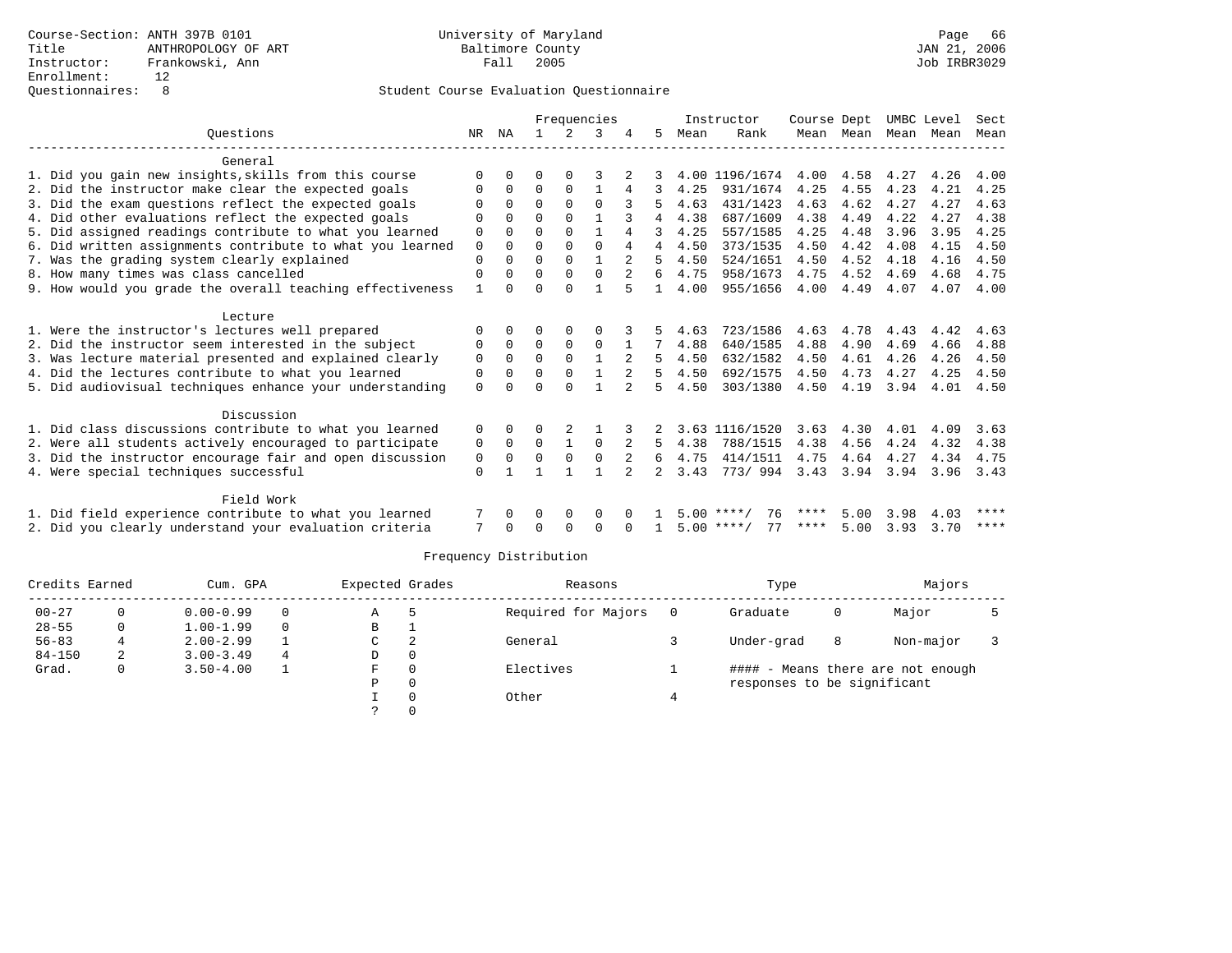|                                                           | Frequencies  |              |              |               |              | Instructor | Course Dept  |      | UMBC Level         |           | Sect |      |      |             |
|-----------------------------------------------------------|--------------|--------------|--------------|---------------|--------------|------------|--------------|------|--------------------|-----------|------|------|------|-------------|
| Ouestions                                                 | NR           | NA           | $\mathbf{1}$ | $\mathcal{L}$ | 3            |            | 5            | Mean | Rank               | Mean Mean |      | Mean | Mean | Mean        |
| General                                                   |              |              |              |               |              |            |              |      |                    |           |      |      |      |             |
| 1. Did you gain new insights, skills from this course     | $\Omega$     | O            | O            | 0             |              |            | 12           | 4.85 | 205/1674           | 4.85      | 4.58 | 4.27 | 4.42 | 4.85        |
| 2. Did the instructor make clear the expected goals       | O            | 0            | $\Omega$     | 0             | 1            |            | 11           | 4.77 | 259/1674           | 4.77      | 4.55 | 4.23 | 4.31 | 4.77        |
| 3. Did the exam questions reflect the expected goals      | O            | 0            | $\Omega$     | $\Omega$      |              |            | 10           | 4.62 | 445/1423           | 4.62      | 4.62 | 4.27 | 4.34 | 4.62        |
| 4. Did other evaluations reflect the expected goals       | $\Omega$     | U            | $\Omega$     | $\cap$        | 1            |            | 11           | 4.77 | 212/1609           | 4.77      | 4.49 | 4.22 | 4.30 | 4.77        |
| 5. Did assigned readings contribute to what you learned   | 0            | $\Omega$     | $\Omega$     | $\Omega$      | $\Omega$     |            | 11           | 4.85 | 116/1585           | 4.85      | 4.48 | 3.96 | 4.01 | 4.85        |
| 6. Did written assignments contribute to what you learned | $\mathbf 0$  | $\Omega$     | $\Omega$     | $\mathbf{1}$  | 1            |            | 10           | 4.54 | 346/1535           | 4.54      | 4.42 | 4.08 | 4.18 | 4.54        |
| 7. Was the grading system clearly explained               | $\mathbf{0}$ | $\Omega$     | 1            | $\Omega$      | $\Omega$     |            | 10           | 4.54 | 484/1651           | 4.54      | 4.52 | 4.18 | 4.23 | 4.54        |
| 8. How many times was class cancelled                     | $\mathbf 0$  | O            | $\Omega$     | $\Omega$      | $\Omega$     | $\Omega$   | 13           | 5.00 | 1/1673             | 5.00      | 4.52 | 4.69 | 4.67 | 5.00        |
| 9. How would you grade the overall teaching effectiveness | $\mathbf{1}$ | <sup>n</sup> | $\Omega$     | $\cap$        | $\Omega$     |            | 10           | 4.83 | 136/1656           | 4.83      | 4.49 | 4.07 | 4.19 | 4.83        |
| Lecture                                                   |              |              |              |               |              |            |              |      |                    |           |      |      |      |             |
| 1. Were the instructor's lectures well prepared           | $\Omega$     | <sup>0</sup> | O            | $\Omega$      | $\Omega$     |            | 10           | 4.77 | 474/1586           | 4.77      | 4.78 | 4.43 | 4.46 | 4.77        |
| 2. Did the instructor seem interested in the subject      | $\Omega$     | $\Omega$     | $\Omega$     | $\mathbf{1}$  | $\Omega$     | 0          | 12           | 4.77 | 896/1585           | 4.77      | 4.90 | 4.69 | 4.76 | 4.77        |
| 3. Was lecture material presented and explained clearly   | $\mathbf 0$  | $\Omega$     | $\Omega$     | $\mathbf 0$   | $\mathbf{1}$ |            | 11           | 4.77 | 299/1582           | 4.77      | 4.61 | 4.26 | 4.31 | 4.77        |
| 4. Did the lectures contribute to what you learned        | $\Omega$     | $\Omega$     | $\Omega$     | $\Omega$      | $\mathbf{1}$ |            | 10           | 4.69 | 453/1575           | 4.69      | 4.73 | 4.27 | 4.35 | 4.69        |
| 5. Did audiovisual techniques enhance your understanding  | $\Omega$     | 10           | $\Omega$     | ∩             |              |            | $\mathbf{1}$ |      | $4.00$ ****/1380   | ****      | 4.19 | 3.94 | 4.04 | $***$ * * * |
| Discussion                                                |              |              |              |               |              |            |              |      |                    |           |      |      |      |             |
| 1. Did class discussions contribute to what you learned   | 3            | 0            | O            |               | $\Omega$     |            |              | 4.50 | 397/1520           | 4.50      | 4.30 | 4.01 | 4.18 | 4.50        |
| 2. Were all students actively encouraged to participate   | 3            | $\Omega$     | $\mathbf 0$  | $\mathbf 0$   | $\mathbf{1}$ |            |              | 4.70 | 453/1515           | 4.70      | 4.56 | 4.24 | 4.40 | 4.70        |
| 3. Did the instructor encourage fair and open discussion  | 3            | $\Omega$     | $\Omega$     | $\mathbf{1}$  | $\Omega$     |            | 8            | 4.60 | 563/1511           | 4.60      | 4.64 | 4.27 | 4.45 | 4.60        |
| 4. Were special techniques successful                     | 3            |              | $\cap$       | $\cap$        | $\Omega$     | $\cap$     | 3            |      | $5.00$ ****/ 994   | ****      | 3.94 | 3.94 | 4.19 | ****        |
| Seminar                                                   |              |              |              |               |              |            |              |      |                    |           |      |      |      |             |
| 1. Were assigned topics relevant to the announced theme   | 12           | 0            | O            | $\Omega$      | $\Omega$     |            |              |      | $5.00$ ****/ 103   | ****      | **** | 4.41 | 4.42 | ****        |
| 2. Was the instructor available for individual attention  | 12           | $\Omega$     | $\Omega$     | $\Omega$      | $\Omega$     | $\Omega$   |              |      | $5.00$ ****/ 101   | ****      | **** | 4.48 | 4.65 | ****        |
| 3. Did research projects contribute to what you learned   | 12           | $\Omega$     | $\mathbf 0$  | $\mathbf 0$   | $\Omega$     | $\Omega$   |              |      | $5.00$ ****/ 95    | **** **** |      | 4.31 | 4.60 | $***$ * * * |
| 4. Did presentations contribute to what you learned       | 12           | <sup>0</sup> | $\Omega$     | $\Omega$      | $\Omega$     | $\cap$     | $\mathbf{1}$ |      | $5.00$ ****/<br>99 | ****      | **** | 4.39 | 4.57 | ****        |
| 5. Were criteria for grading made clear                   | 12           |              | $\Omega$     | $\cap$        | $\cap$       |            |              |      | $5.00$ ****/<br>97 | * * * *   | **** | 4.14 | 4.46 | ****        |

| Credits Earned |   | Cum. GPA      |   | Expected Grades |          | Reasons             |    | Type                        |    | Majors                            |    |
|----------------|---|---------------|---|-----------------|----------|---------------------|----|-----------------------------|----|-----------------------------------|----|
| $00 - 27$      |   | $0.00 - 0.99$ |   | Α               |          | Required for Majors |    | Graduate                    | 0  | Major                             | 10 |
| $28 - 55$      | 0 | $1.00 - 1.99$ |   | В               |          |                     |    |                             |    |                                   |    |
| $56 - 83$      |   | $2.00 - 2.99$ |   | C               |          | General             |    | Under-grad                  | 13 | Non-major                         |    |
| $84 - 150$     | 4 | $3.00 - 3.49$ | 2 | D               | 0        |                     |    |                             |    |                                   |    |
| Grad.          | 0 | $3.50 - 4.00$ |   | F               | $\Omega$ | Electives           |    |                             |    | #### - Means there are not enough |    |
|                |   |               |   | Ρ               | 0        |                     |    | responses to be significant |    |                                   |    |
|                |   |               |   |                 | $\Omega$ | Other               | ᆂᆂ |                             |    |                                   |    |
|                |   |               |   |                 |          |                     |    |                             |    |                                   |    |